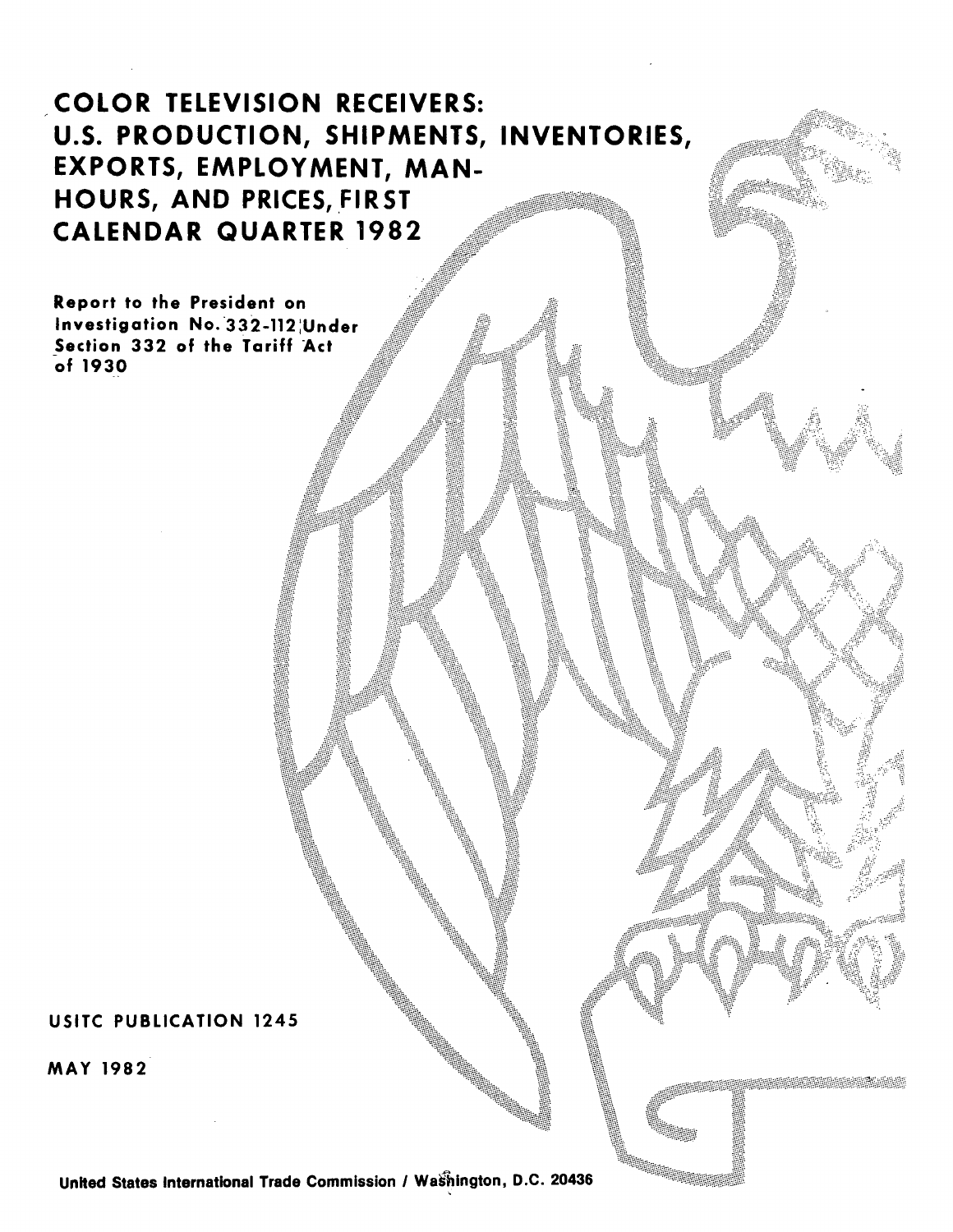# **UNITED STATES INTERNATIONAL TRADE COMMISSION**

#### **COMMISSIONERS**

**Bill Alberger, Chairman Michael J. Calhoun, Vice Chairman Paula Stern Alfred E. Eckes Eugene J. Frank Veronica A. Haggart**   $\frac{1}{2}$  .  $\epsilon$ 

**Kenneth R. Mason, Secretary to the Commission** 

This report was prepared principally by

Ross H. Reynolds and Nancy S. Paris

Electrical Machinery and Equipment Branch Machinery and Equipment Division

> Office of Industries Norris A. Lynch, Director

**Address all communications to Office of the Secretary United States International Trade Commission Washington, D.C. 2q435**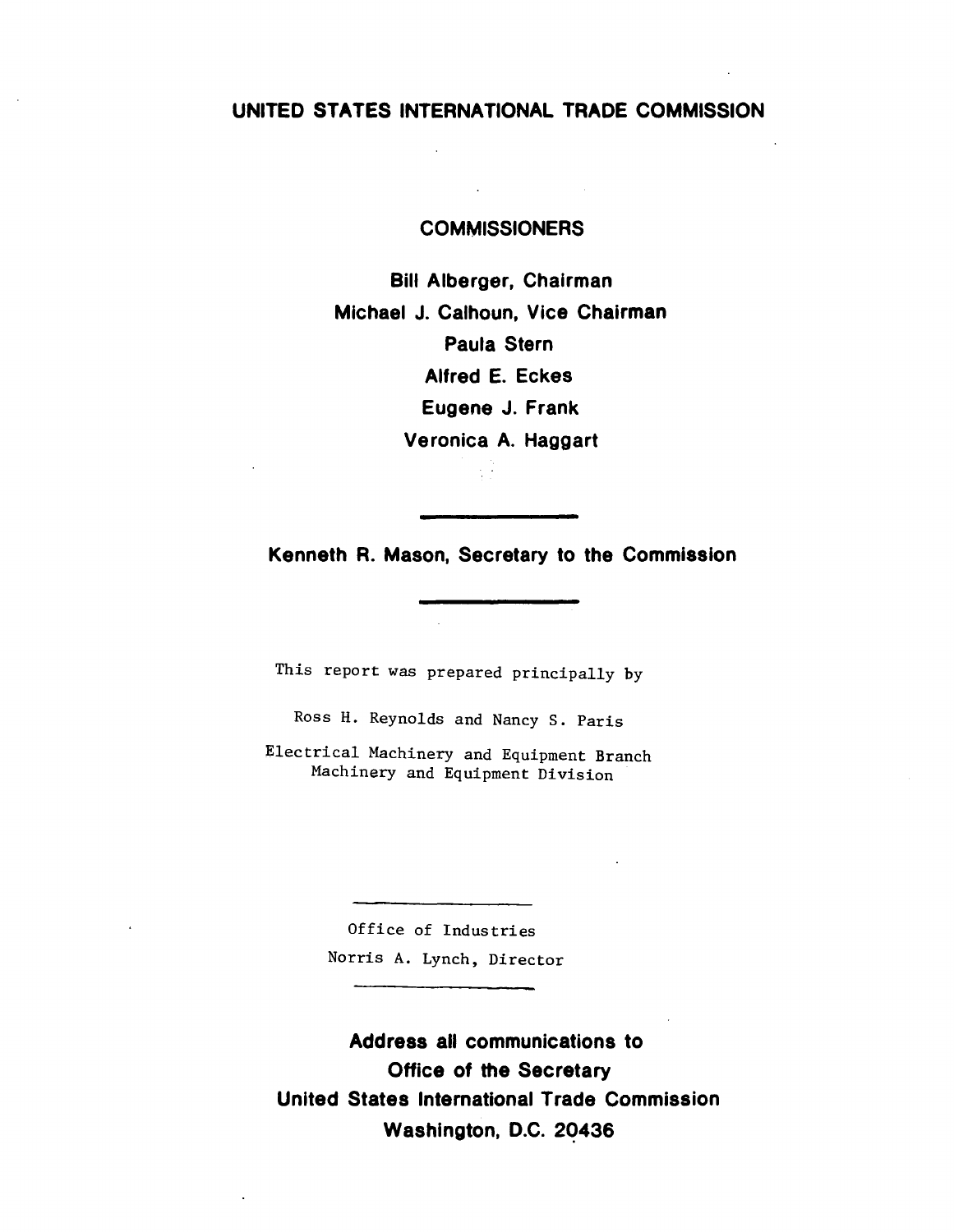#### Highlights

The following are highlights of economic data collected on color television receivers for the first calendar quarter of 1982. These data are compared with data reported for the first·quarter of 1981.

- o U.S. production of color television receivers amounted to 2.3 million sets, a decrease of 19.5 percent.
- o U.S. producers' shipments totaled 2.2 million sets, a decrease of 11.3 percent.
- o Average inventories were 976,944 sets, an increase of 15.2 percent.
- o Exports of U.S.-made color television receivers amounted to 110,443 sets, a decrease of 30.0 percent.
- o The total number of employees of U.S. producers amounted to 20,756, a decrease of 12.5 percent.
- o Average unit sales prices ranged from a decrease of less than 1 percent in the 13-inch category, to an increase of 6.0 percent in the category of 14 through 17 inches.

#### Quarterly statistics

U.S. production.--U.S. production of color television receivers in January-March 1982 amounted to 2.3 million sets, compared with 2.8 million sets produced in January-March 1981. In January-March 1980, 2.7 million sets were produced. Compared with production in January-March 1981, production in January-March 1982 was lower in all screen-size categories. This share of production contributed by each screen-size category did not change appreciably from October-December 1981 to January-March 1982. Of total production in January-March 1982, the screen-size category of 17 inches and under accounted for 21.5 percent; that of 18 and 19 inches, 54.3 percent; and that of 20 inches and over, 24.2 percent.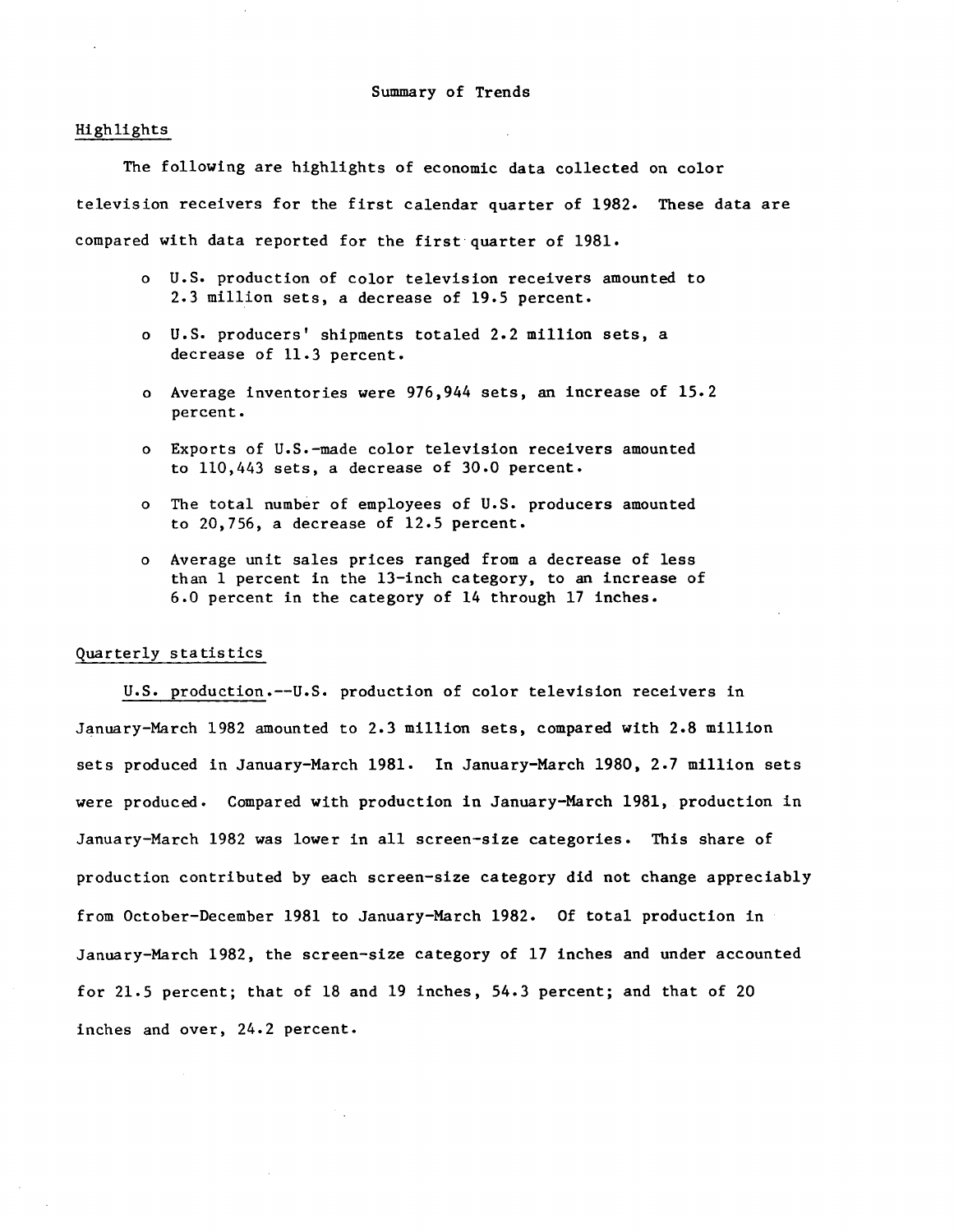U.S. producers' shipments.--U.S. producers' shipments of color television receivers in January-March 1982, 2.2 million sets, were 11.3 percent fewer in quantity than those in January-March 1981. They were 8.9 percent fewer than shipments in January-March 1980. Shipments in January-March 1982 decreased in all three screen size categories compared with shipments in the corresponding period of 1981. Total shipments in January-March 1981 had increased 2.7 percent over shipments in the corresponding period of 1980.

U.S. producers' inventories.--U.S. producers' inventories of color television receivers at the end of March 1982 were 959,288 units, 5.1 percent higher than the number at the end of March 1981. Quarterly average inventories for January-March 1982 were 15.2 percent higher than inventories in the corresponding period of 1981, but  $67.4$  percent higher than those in January-March 1980. Stocks of sets 17 inches and under increased by an average of 30.6 percent in January-March 1982 compared with the level in the corresponding period of 1981. In the category of 18 and 19 inches, average inventories increased by 13.8 percent, and those for screen sizes of 20 inches and over increased 10.0 percent. Average quarterly inventories for screen-size categories 17 inches and under were 9.0 percent lower in January-March 1982 compared with inventories in October-December 1981; those for 18 and 19 inches, 4.4 percent higher; and those for 20 inches and over, 6.0 percent higher.

U.S. producers' exports.--U.S. producers' exports of color television receivers amounted to 110,443 sets during January-March 1982, compared with 157,714 sets exported during January-March 1981, a decrease of 30.0 percent. Compared with exports in January-March 1981, exports in January-March 1982 were lower in all screen-size categories. Of total exports in January-March 1982, the screen-size category of 17 inches and under accounted for 38.3 percent; that of 18 and 19 inches, 45.0 percent; and that of 20 inches and over, 16.7 percent.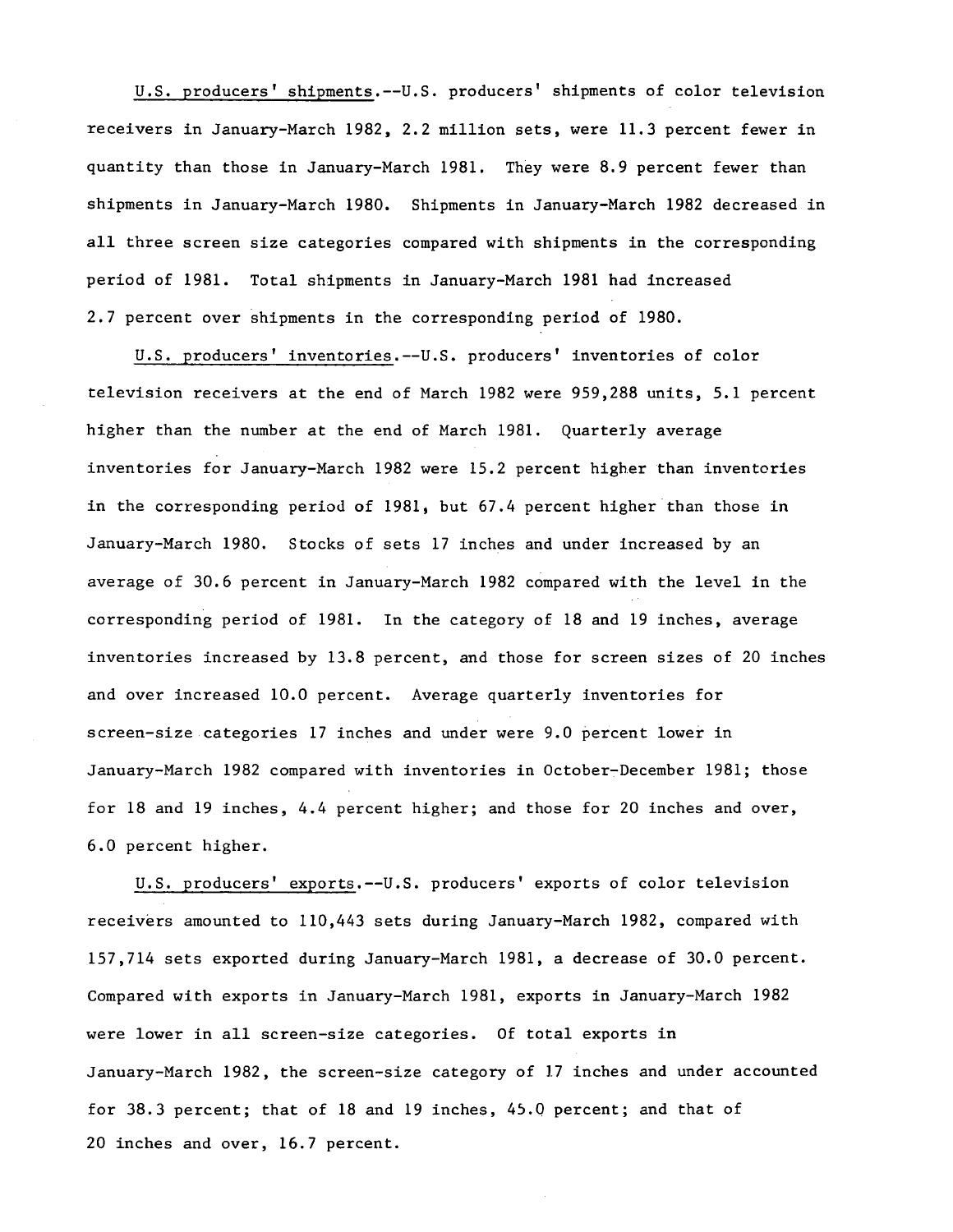U.S. employment.--Employment in U.S. producers' establishments maintained the general decline in both production and related workers and in managerial employees. The average number of production and related workers employed during January-March 1982 was 17,562 persons, down 15.0 percent from 20,671 persons in the corresponding period of 1981. The average numher of all workers was 20,756 down from 23,723 in January-March 1981. Also, the number of man-hours worked by production and related workers was 8.5 million in January-March 1982, down from 10.5 million in the corresponding period of 1981. This continuing decrease in employment and man-hours worked ls believed to be the result of increasing imports of major subassemblles and the increasing use of integrated circuits in color television receivers, both of which reduce the amount of assembly labor required. This has been a continuing trend since 1977, when the collection of these data commenced.

Prices.--Except for the 13-inch category and the 20-inches and over category, average unit selling prices of U.S. producers were higher during January-March 1982 compared with those in the corresponding quarter of 1981. The average prices of the 13-inch size decreased by \$0.36 (less than 1 percent); those of the 14- through 17-inch category increased by \$16.38 (6.0 percent); those of the 18- and 19-inch sizes increased by \$0.26 (less than 1 percent); and those of sets 20 inches and over decreased by \$7.33 (1.5 percent). These increases are well under the inflation rate as measured by the Consumer Price Index.

Except for the 13-inch category, all screen-size categories showed decreased average quarterly prices during January-March 1982 compared with prices in October-December 1981. Prices in the 13-inch category increased by \$1.16; those for 14- through 17-inch sizes decreased by \$26.86; those for the 18- and 19-inch sizes, by \$5.70; and those for the 20 inches-and-over sizes, by \$14.28.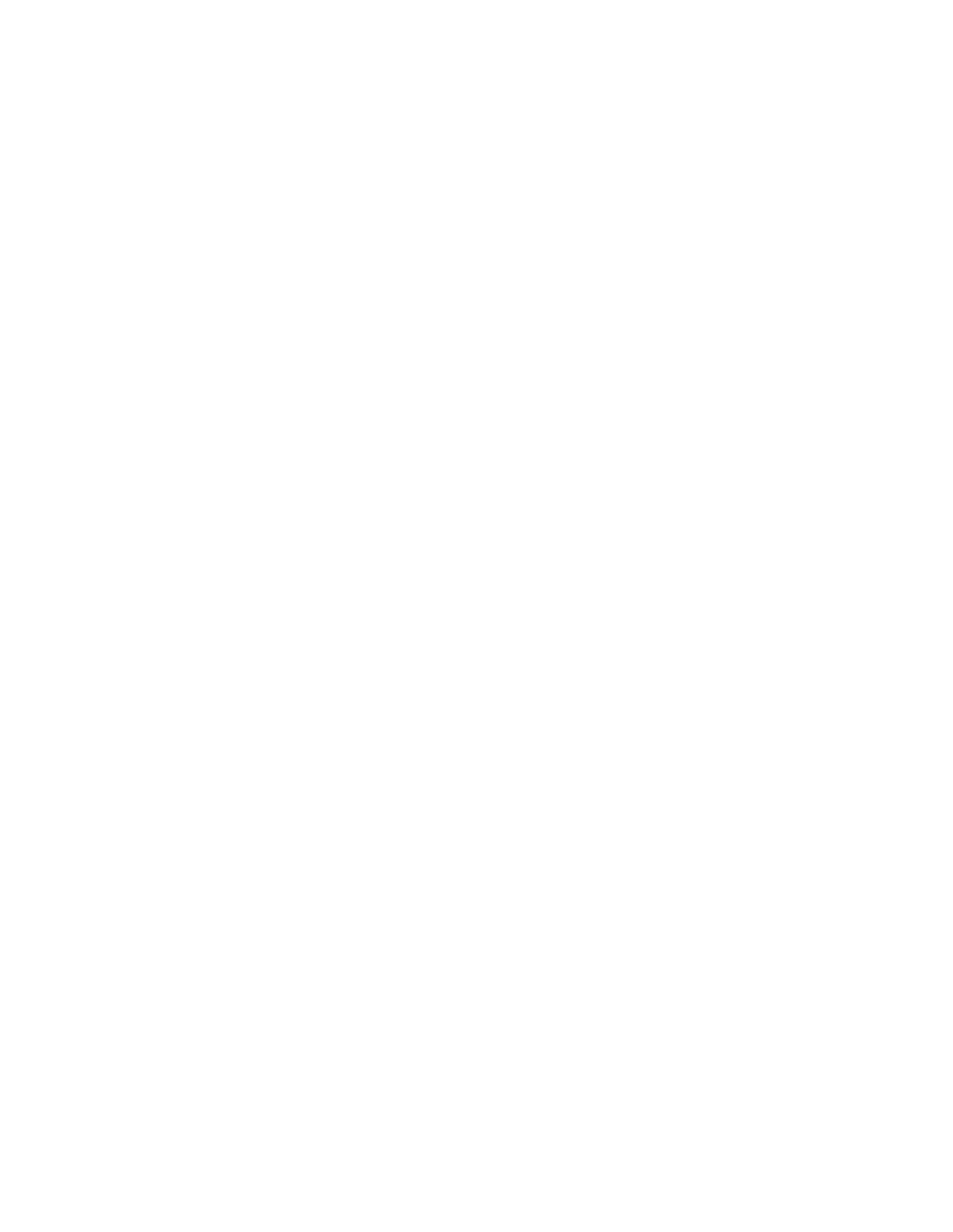## Table 1.--Complete color television receivers: U.S. production, by screen size categories, by months, January 1980-March 1982

 $\,$  ,

|                                                  | Screen-size category     |                                   |                           |                      |  |  |  |
|--------------------------------------------------|--------------------------|-----------------------------------|---------------------------|----------------------|--|--|--|
| Period                                           | 17 inches                | 18 inches<br>$\ddot{\phantom{a}}$ | 20 inches                 |                      |  |  |  |
|                                                  | and under                | and 19 inches :                   | and over                  | Total                |  |  |  |
|                                                  |                          |                                   |                           |                      |  |  |  |
| 1980:                                            |                          |                                   |                           |                      |  |  |  |
| January--------------:                           | 198,715 :                | 512,959 :                         | 210, 102:                 | 921,776              |  |  |  |
| $February$ -------------:                        | 145,346:                 | 482,926 :                         | 220,367                   | 848,639              |  |  |  |
| March-----------------:                          | 169,272:                 | 488,290                           | 232,937                   | 890,499              |  |  |  |
| Subtotal----------:                              | 513,333:                 | 1,484,175:                        | $663,406$ :               | 2,660,914            |  |  |  |
| April -----------------;                         | $192,926$ :              | 499,310 :                         | 202, 527:                 | 894,763              |  |  |  |
| $May - - - - - - - - - - - - - - :$              | 199,196 :                | 528,210 :                         | 222,077 :                 | 949,483              |  |  |  |
| June-----------------:                           | 192,620:                 | 464,216 :                         | 223,325:                  | 880,161              |  |  |  |
| $Subtotal-----$                                  | 584, 742:                | 1,491,736:                        | 647,929:                  | 2,724,407            |  |  |  |
| $July$ --------------------                      | 172,670:                 | 363,437:                          | $198,486$ :               | 734,593              |  |  |  |
| August---------------:                           | 148, 112:                | 402,953 :                         | 218,800:                  | 769,865              |  |  |  |
| September-------------:                          | 209,336:                 | 503,570 :<br>$1,269,960$ :        | 268,416:                  | 981,322              |  |  |  |
| $Subtotal-----:$<br>0ctober----------------;     | $530, 118$ :<br>245,909: | 614,528:                          | 685,702:<br>279, 135:     | 2,485,780            |  |  |  |
|                                                  | 205, 511:                | 461,568 :                         | 201,898:                  | 1,139,572<br>868,977 |  |  |  |
| November-------------:<br>December-------------: | 164,069:                 | 430,712 :                         | 185,590:                  | 780,371              |  |  |  |
| $Subtotal-----$                                  | $615,489$ :              | $1,506,808$ :                     | 666, 623:                 | 2,788,920            |  |  |  |
|                                                  | 2, 243, 682:             | 5,752,679:                        | 2,663,660:                | 10,660,021           |  |  |  |
| Total, $1980$ -------:<br>1981:                  |                          |                                   |                           |                      |  |  |  |
| January---------------:                          | 183,392 :                | 477,975:                          | 214,489:                  | 875,856              |  |  |  |
| February-------------:                           | $206, 270$ :             | 492,026 :                         | 226,572:                  | 924,868              |  |  |  |
| March-----------------                           | 243, 169:                | 557,933:                          | 232,915 :                 | 1,034,017            |  |  |  |
| $Subtotal-----:$                                 | $\overline{632,831}$ :   | 1,527,934:                        | 673,976:                  | 2,834,741            |  |  |  |
| April --------------                             | 199,712:                 | 504,028:                          | $194, 254$ :              | 897,994              |  |  |  |
| May-------------------;                          | 190,428 :                | 438,908 :                         | 238,223                   | 867,559              |  |  |  |
| $June-----$                                      | 234,021 :                | 504,467:                          | 266,416:                  | 1,004,904            |  |  |  |
| $Subtotal-----:$                                 | 624, 161:                | 1,447,403:                        | 698,893<br>$\ddot{\cdot}$ | 2,770,457            |  |  |  |
| July------------------:                          | 134,001:                 | 385,711:                          | 169,980:                  | 689,692              |  |  |  |
| Augus t---------------:                          | 171,326 :                | 472,322 :                         | 208, 147:                 | 851,795              |  |  |  |
| September-------------:                          | 183,701 :                | 526,003                           | 271,865                   | 981,569              |  |  |  |
| $Subtotal-----$                                  | $489,028$ :              | $\overline{1,384,036}$ :          | 649,992:                  | 2,523,056            |  |  |  |
| 0ctober------------                              | $200,886$ :              | 509,522 :                         | 241,370:                  | 951,778              |  |  |  |
| November-----------                              | 153,170 :                | 447,238 :                         | 214,875:                  | 815,283              |  |  |  |
| December-----------                              | 120,044 :                | 351,760:                          | 146,976:                  | 618,780              |  |  |  |
| $Subtotal-----$                                  | 474,100:                 | 1,308,520:                        | 603, 221:                 | 2,385,841            |  |  |  |
| Total, $1981$ --------                           | $2, 220, 120$ :          | 5,667,893:                        | 2,626,082:                | 10,514,095           |  |  |  |
| 1982:                                            |                          |                                   |                           |                      |  |  |  |
| January------------                              | 143,997 :                | 387,912 :                         | 152,691:                  | 684,600              |  |  |  |
| $February$ -----------                           | 167,810 :                | 383,708 :                         | 199,376 :                 | 750,894              |  |  |  |
| March------------                                | 178,318 :                | 467,413 :                         | 199,374 :                 | 845,105              |  |  |  |
| $Subtotal-----$                                  | $490, 125$ :             | 1, 239, 033:                      | 551,441:                  | 2,280,599            |  |  |  |
|                                                  |                          |                                   |                           |                      |  |  |  |

(In units)

 $\sim 10$ 

Source: Compiled from data submitted in response to questionnaires of the U.S. International Trade Commission.

 $\bar{z}$ 

 $\ddot{\phantom{a}}$ 

 $\langle \cdot, \cdot \rangle$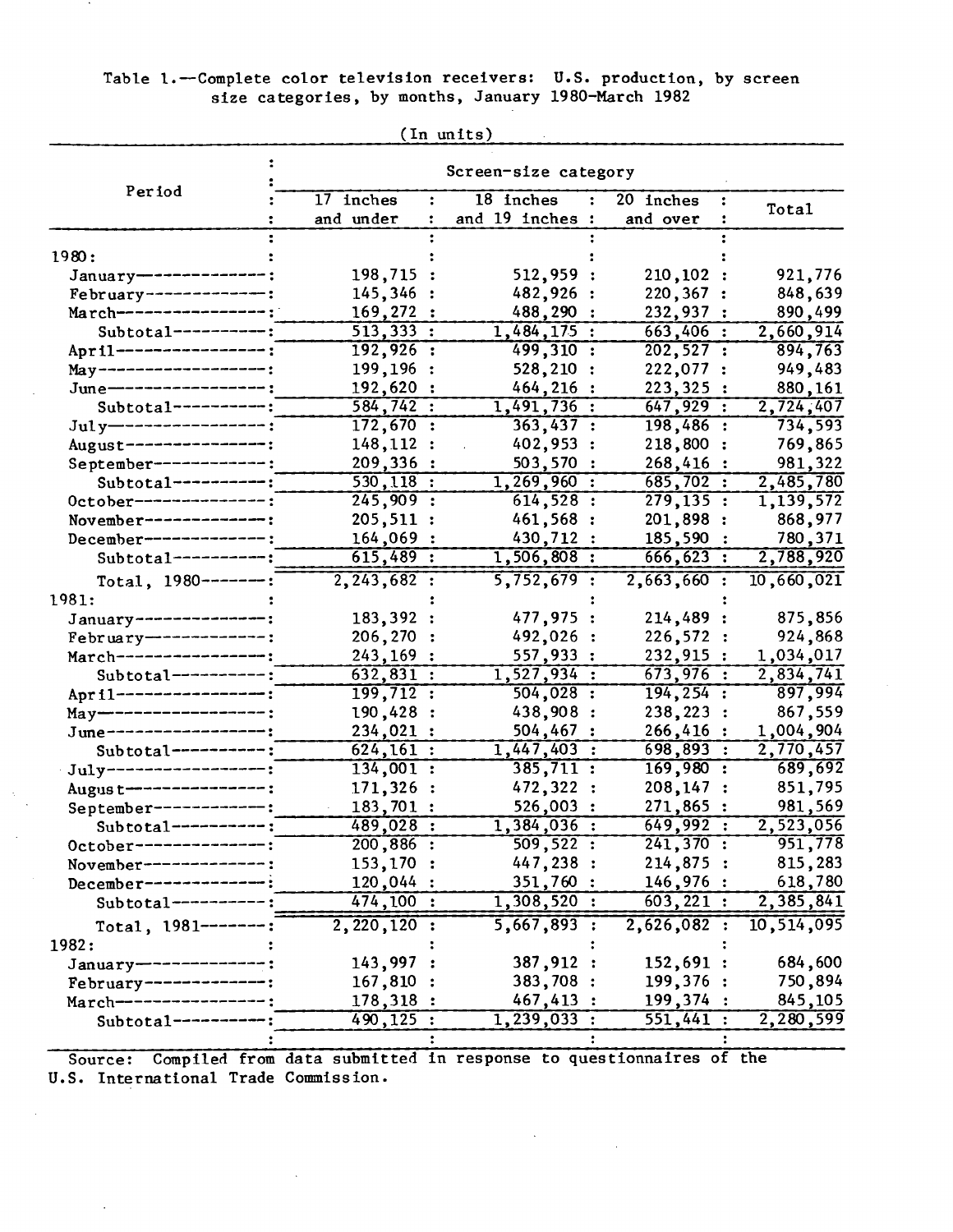Table 2.-Complete color television receivers: U.S. producers' shipments (excluding exports) of U.S. $\tau$ made and imported receivers,  $1/$  by screen size, categories, by months, January 1980-March 1982

|                                     | Screen-size category      |                                      |                        |                      |  |  |
|-------------------------------------|---------------------------|--------------------------------------|------------------------|----------------------|--|--|
| Period                              | 17 inches<br>and under    | 18 inches<br>۰.<br>and 19 inches :   | 20 inches<br>and over  | Total                |  |  |
|                                     |                           |                                      |                        |                      |  |  |
| 1980:                               |                           |                                      |                        |                      |  |  |
| January--------------               |                           |                                      |                        |                      |  |  |
| February--------------:             | 168,210<br>148,075        | 447,830:                             | 216,767<br>206,989     | 832,807              |  |  |
| March-----------------              | 158,090                   | 452,198                              | 202,492:               | 807,262<br>793,679   |  |  |
| $Subtotal-----:$                    | 474, 375:                 | 433,097<br>$\overline{1,333,125}$ :  | $626, 248$ :           | 2,433,748            |  |  |
| April ------------------            | 160, 529:                 | 382,667:                             | $155, 596$ :           | 698,792              |  |  |
| $May - - - - - - - - - - - - - - :$ | 156,107                   |                                      |                        |                      |  |  |
| June------------------              | 174,897                   | 356,397<br>$\ddot{\cdot}$<br>383,532 | 178,703:<br>219,471:   | 691,207<br>777,900   |  |  |
| $Subtotal-----$                     | 491, 533:                 | 1,122,596:                           | $\overline{533,770}$ : | 2,167,899            |  |  |
| Jul y--------------------           | 156,450:                  | 363,682:                             | $201,546$ :            | 721,678              |  |  |
| August----------------;             | 148,496                   | 405,635                              | 228,111:               | 782,242              |  |  |
| September------------;              | 185,623                   | 514,577<br>$\ddot{\cdot}$            | 287,359 :              | 987,559              |  |  |
| $Subtotal-----$                     | 490, 569:                 | 1,283,894:                           | $717,016$ :            | 2,491,479            |  |  |
| 0ctober----------------             | 213,170<br>$\ddot{\cdot}$ | $556,016$ :                          | $258,823$ :            | 1,028,009            |  |  |
| November--------------:             | 171,864                   | 457,937 :                            | 200,238 :              | 830,039              |  |  |
| $December--------------:$           | 154,273                   | 433,781 :                            | 179,220 :              | 767,274              |  |  |
| $Subtotal-----:$                    | $\overline{539,307}$ :    | 1,447,734:                           | 638, 281:              | 2,625,322            |  |  |
|                                     |                           |                                      |                        |                      |  |  |
| Total, $1980---$ ------:<br>1981:   | $1,995,784$ :             | $5, 187, 349$ :                      | $2,535,315$ :          | 9,718,448            |  |  |
| January---------------:             |                           |                                      |                        |                      |  |  |
| February--------------:             | 172,595                   | 414,181:                             | 213,555                | 800, 331             |  |  |
| March-----------------:             | 163,798                   | 433,100                              | 190,809                | 787,707              |  |  |
| Subtotal----------:                 | 204,366                   | 478,393                              | 228,706<br>633,070     | 911,465              |  |  |
| April -----------------;            | 540,759 :<br>$129,566$ :  | 1,325,674:<br>394,039:               | $126,946$ :            | 2,499,503<br>650,551 |  |  |
| $May - - - - - - - - - - - - - - :$ | 144,962                   |                                      | 188,442                | 688,763              |  |  |
| June------------------              | 226,842                   | 355,359<br>492,248<br>÷              | 313,768                | 1,032,858            |  |  |
| $Subtotal-----$                     | 501,370<br>$\ddot{\cdot}$ | $1,241,646$ :                        | 629,156:               | 2,372,172            |  |  |
| July-------------------             | $\overline{121,074}$ :    | 382,902:                             | $162, 165$ :           | 666, 141             |  |  |
| Augus t----------------             | 150,088                   | 455,259                              | 213,961:               | 819,308              |  |  |
| September-------------:             | 195,338:                  | 543,204 :                            | 268,977                | 1,007,519            |  |  |
| Subtotal----------;                 | 466,500:                  | 1,381,365:                           | $645,103$ :            | 2,492,968            |  |  |
| October---------------:             | $187,726$ :               | 498,934:                             | $\overline{228,577}$ : | 915,237              |  |  |
| November-------------:              | 144, 567:                 | 445,238:                             | 169, 182:              | 758,987              |  |  |
| $December-----$                     | 127,751:                  | 367,041:                             | 141,999:               | 636,791              |  |  |
| $Subtotal-----:$                    | $460,044$ :               | $\overline{1,311,213}$ :             | 539,758:               | 2,311,015            |  |  |
|                                     |                           |                                      |                        |                      |  |  |
| Total, $1981$ -------:              | $1,968,673$ :             | $5,259,898$ :                        | 2,447,087:             | 9,919,745            |  |  |
| 1982:                               |                           |                                      |                        |                      |  |  |
| January--------------:              | 144, 137:                 | 357,816 :                            | 165,058:               | 667,011              |  |  |
| February--------------:             | 132,083:                  | 390,189 :                            | 176,492:               | 698,764              |  |  |
| March-----------------              | 182,668                   | 438,060 :                            | 231,708 :              | 852,436              |  |  |
| $Subtotal-----:$                    | 458,888 :                 | 1,186,065:                           | $\overline{573,258}$ : | 2,218,211            |  |  |
|                                     |                           |                                      |                        |                      |  |  |

See footnote at end of table.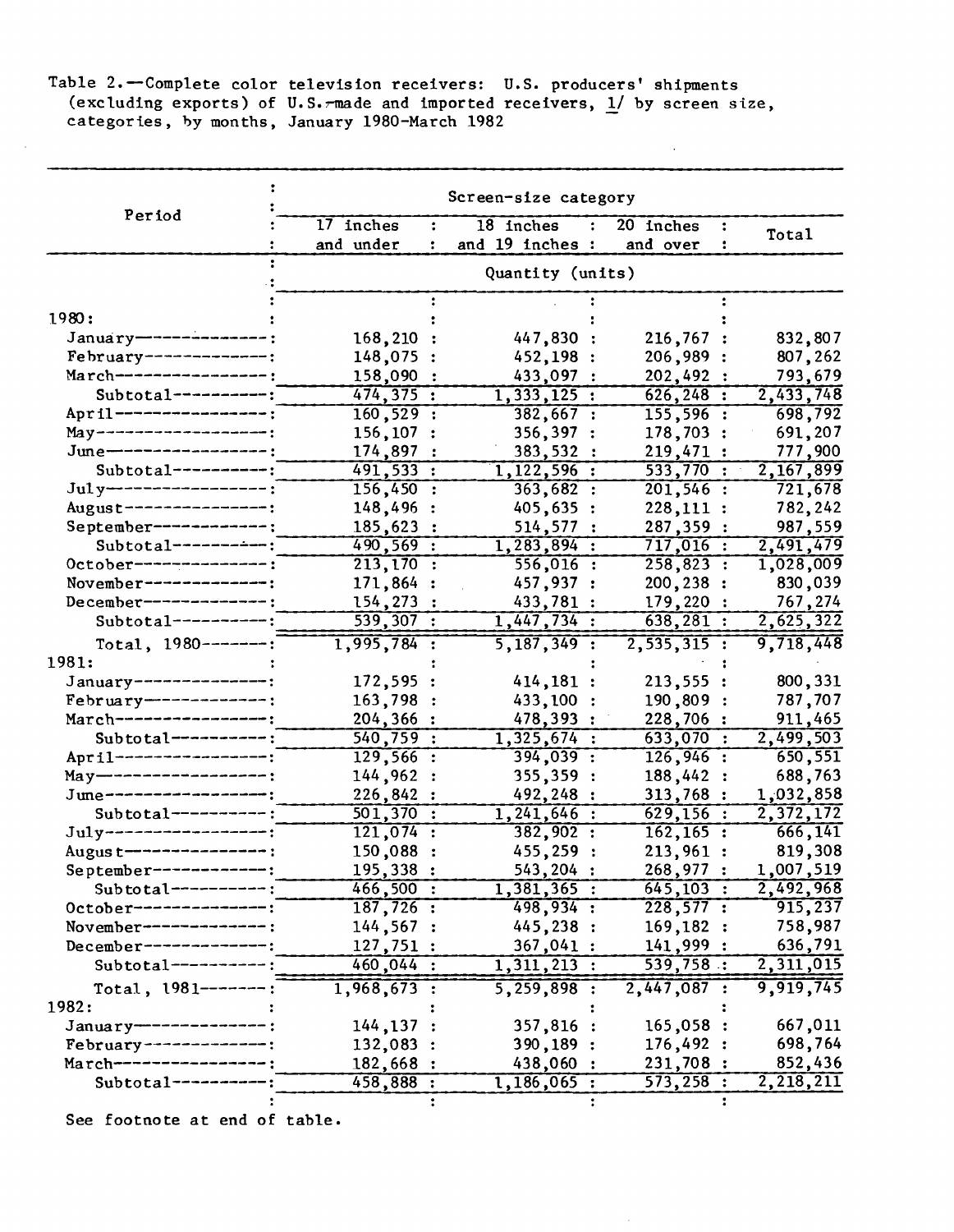Table 2.-Complete color television receivers: U.S. producers' shipments (excluding exports) of U.S.-made and imported receivers, 1/ by screen size, categories, by months, January 1980-March 1982--Continued-

|                             | Screen-size category   |                          |                             |              |  |
|-----------------------------|------------------------|--------------------------|-----------------------------|--------------|--|
| Period                      | 17 inches              | 18 inches                | 20 inches<br>$\ddot{\cdot}$ | ÷            |  |
|                             | and under              | and 19 inches :          | and over                    | Total        |  |
|                             |                        | Value $(1,000$ dollars)  |                             |              |  |
|                             |                        |                          |                             |              |  |
| 1980:                       |                        |                          |                             |              |  |
| January---------------;     | 41,474:                | 135,696:                 | 107,078 :                   | 284,248      |  |
| February--------------;     | 37,846:                | 137,886 :                | 97,847:                     | 273,579      |  |
| March----------------;      | 38,416:                | 130,555:                 | 96,850 :                    | 265,821      |  |
| $Subtotal-----:$            | $\overline{117,736}$ : | 404, 137:                | $301,775$ :                 | 823,648      |  |
| April -------------------   | $38,963$ :             | $114, 263$ :             | 73,967:                     | 227,193      |  |
| May------------------;      | 38,991:                | 111,702:                 | 89,748:                     | 240,441      |  |
| June------------------      | 42,975:                | 122,946 :                | 113,908:                    | 279,829      |  |
| $Subtotal-----$             | $120,929$ :            | 348,911:                 | 277,623:                    | 747,463      |  |
| $July$ -------------------- | 39,271:                | 117,986:                 | $100, 583$ :                | 257,840      |  |
| August----------------;     | 35,742:                | 127,874 :                | 118, 113:                   | 281,729      |  |
| September------------:      | 45,567:                | 161,752:                 | 142, 126:                   | 349,445      |  |
| $Subtotal-----:$            | 120,580:               | 407,612:                 | 360,822:                    | 889,014      |  |
| October---------------;     | $\overline{51,550}$ :  | 174,820:                 | $130,679$ :                 | 357,049      |  |
| November--------------;     | 41,488:                | 141,687:                 | 101,571:                    | 284,746      |  |
| $December$ --------------;  | 37,929:                | 135,844 :                | 91,030:                     | 264,803      |  |
| $Subtotal-----:$            | $130,967$ :            | 452,351:                 | $323,280$ :                 | 906,598      |  |
| Total, $1980---$ ------:    | 490, 212:              | 1,613,011:               | $1, 263, 500$ :             | 3,366,723    |  |
| 1981:                       |                        |                          |                             |              |  |
| January--------------:      | 42,326:                | 132,799 :                | 106,502                     | 281,627<br>: |  |
| February--------------:     | 39,168:                | 136,734 :                | 97,959                      | 273,861      |  |
| March----------------:      | 49,465:                | 148,936 :                | 114,554                     | 312,955      |  |
| $Subtotal-----:$            | $130,959$ :            | 418,469:                 | 319,015                     | 868,443      |  |
| April-----------------;     | 30,995:                | $123,706$ :              | 64,082:                     | 218,783      |  |
| May-------------------:     | 36,067 :               | 113,873                  | 98,096                      | 248,036      |  |
| June-------------------     | 57,167:                | 158,634:                 | 158,220                     | 374,021      |  |
| $Subtotal-----:$            | 124, 229:              | $396, 213$ :             | $320,398$ :                 | 840,840      |  |
| $July$ -------------------  | $31,083$ :             | $\overline{123,764}$ :   | 86,933:                     | 241,780      |  |
| Augus t---------------:     | $38,005$ :             | 146,910                  | 112,494                     | 297,409      |  |
| September-------------:     | $50,367$ :             | 176,104 :                | 137,888:                    | 364,359      |  |
| $Subtotal-----$             | $119,455$ :            | 446,778:                 | 337,315:                    | 903,548      |  |
| October---------------:     | 48,053:                | 163,480:                 | 116,881:                    | 328,414      |  |
| November--------------:     | 35,935:                | 142,635:                 | 86,383:                     | 264,953      |  |
| $December-----------$       | 31,122:                | 115,606:                 | 72,482:                     | 219,210      |  |
| Subtotal----------:         | 115,110:               | 421,721:                 | 275,746:                    | 812,577      |  |
| Total, $1981$ -------:      | $489,753$ :            | $\overline{1,683,181}$ : | $\overline{1,252,474}$ :    | 3,425,408    |  |
| 1982:                       |                        |                          |                             |              |  |
| January--------------:      | 35,381:                | 114,780:                 | 85,036:                     | 235,197      |  |
| February--------------:     | 32,684:                | 124,006 :                | 87,242:                     | 243,992      |  |
| March-----------------;     | 45,086                 | 135,870 :                | 112,395:                    | 293,351      |  |
| Subtotal-----------:        | 113, 151:              | $\overline{374,716}$ :   | 284,673:                    | 772,540      |  |
|                             |                        |                          |                             |              |  |

1/ Does not include imported receivers after June 1980, which were negligible.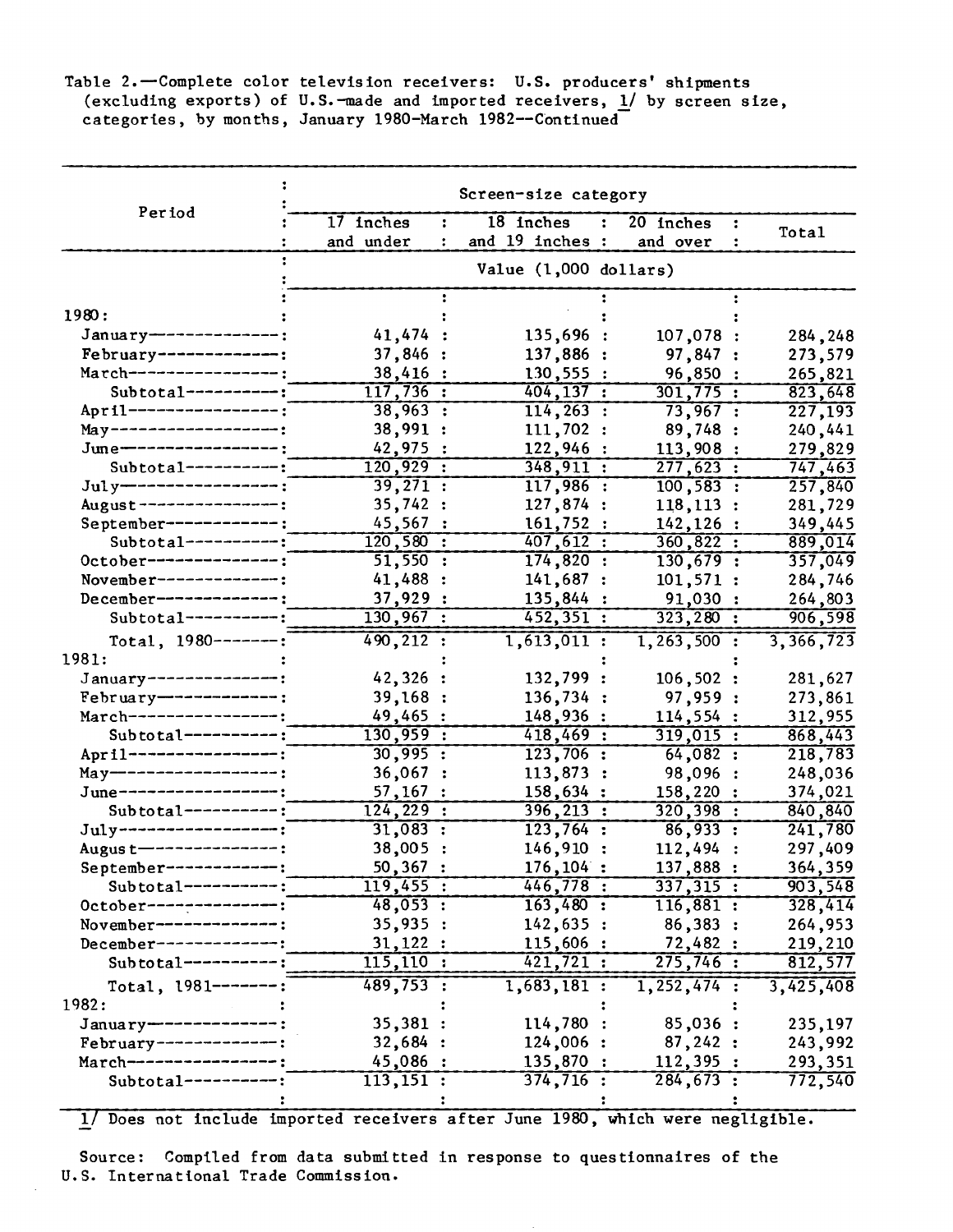Table 3.-Complete color television receivers: U.S. producers' inventories 1/ of U.S.-made and imported receivers, 2/ by screen size categories, by months, January 1980-March 1982

| 17 inches<br>18 inches<br>20 inches<br><b>Total</b><br>÷<br>$\ddot{\cdot}$<br>and under<br>and 19 inches :<br>and over<br>$\ddot{\bullet}$<br>or average<br>1980:<br>January---------------;<br>103,300<br>231,686:<br>235,492<br>570,478<br>February--------------:<br>96,406<br>220, 195:<br>250,217<br>566,818<br>March----------------<br>96,992<br>247, 273:<br>268,971 :<br>613,236<br>Average------------:<br>$98,899$ :<br>583,511<br>233,051:<br>251,561:<br>April -----------------;<br>295,705:<br>121,035:<br>$346, 723$ :<br>763,463<br>$May - - - - - - - - - - - - - - :$<br>335,625 :<br>154,234<br>477,705<br>967,564<br>June-----------------;<br>151,051:<br>508,942<br>328,057<br>988,050<br>$Average-----$<br>$142, 107$ :<br>444, 456:<br>319,795:<br>906,359<br>Jul y-------------------<br>132,061:<br>458,097:<br>312,937:<br>903,095<br>August----------------;<br>120,559 :<br>415,920<br>291,394 :<br>827,873<br>September------------:<br>108,655<br>721,651<br>358,255<br>254,741:<br>$120,425$ :<br>Average ------------:<br>410,757:<br>286, 357:<br>$8\overline{17,539}$<br>124,744:<br>October---------------;<br>383, 334 :<br>252,317:<br>760,395<br>November-------------:<br>135,841:<br>374,827 :<br>254, 512:<br>765,180<br>134,175<br>December--------------<br>351,902<br>255, 244:<br>741,321<br>370,022:<br>254,025:<br>755,635<br>131,588:<br>$Average-----$<br>277,934:<br>$\overline{123, 255}$ :<br>765,760<br>364, 571:<br>Average, 1980 -----<br>1981:<br>January ---------------:<br>125,765:<br>391,749:<br>259,716 :<br>777,230<br>$February$ -------------<br>149,037:<br>433,920 :<br>272, 324:<br>855,281<br>March-----------------;<br>170,642 :<br>262,471 :<br>912,531<br>479,418 :<br>Average-----------:<br>148,481:<br>848,348<br>432,029 :<br>264,838:<br>April -------------------<br>1,107,823<br>226,753:<br>$562,919$ :<br>$318,151$ :<br>$May - - - - - - - - - - - - -$ :<br>258,117:<br>626,023 :<br>1,245,517<br>361,377<br>June------------------;<br>248,044:<br>$606,415$ :<br>$310, 167$ :<br>1,164,626<br>Average-----------:<br>244, 304:<br>598,453:<br>$329,898$ :<br>$\overline{1,172,655}$<br>$July----------$<br>1,044,283<br>227,330:<br>544, 233:<br>272,720:<br>Augus t----------------:<br>237,277<br>255,441:<br>1,023,315<br>530,597<br>September-------------:<br>949,305<br>212,617<br>491,015<br>245,673 :<br>Average-----------:<br>225,741:<br>521,948:<br>257,945:<br>1,005,634<br>958,677<br>0ctober---------------:<br>$251,913$ :<br>$\overline{216,613}$ :<br>490, 151:<br>471,332 :<br>292,134 :<br>980,118<br>November--------------:<br>216,652:<br>451,980<br>280,320 :<br>938,018<br>205,718:<br>December-----------<br>274,790:<br>212,994:<br>471,154:<br>958,938<br>$Average ---$ |                     | Screen-size category |          |             |         |  |  |
|---------------------------------------------------------------------------------------------------------------------------------------------------------------------------------------------------------------------------------------------------------------------------------------------------------------------------------------------------------------------------------------------------------------------------------------------------------------------------------------------------------------------------------------------------------------------------------------------------------------------------------------------------------------------------------------------------------------------------------------------------------------------------------------------------------------------------------------------------------------------------------------------------------------------------------------------------------------------------------------------------------------------------------------------------------------------------------------------------------------------------------------------------------------------------------------------------------------------------------------------------------------------------------------------------------------------------------------------------------------------------------------------------------------------------------------------------------------------------------------------------------------------------------------------------------------------------------------------------------------------------------------------------------------------------------------------------------------------------------------------------------------------------------------------------------------------------------------------------------------------------------------------------------------------------------------------------------------------------------------------------------------------------------------------------------------------------------------------------------------------------------------------------------------------------------------------------------------------------------------------------------------------------------------------------------------------------------------------------------------------------------------------------------------------------------------------------------------------------------------------------------------------------------------------------------------------------------------------------------------------------------------------------------------------------------------------------------------------------------------------------------------------------------------------|---------------------|----------------------|----------|-------------|---------|--|--|
|                                                                                                                                                                                                                                                                                                                                                                                                                                                                                                                                                                                                                                                                                                                                                                                                                                                                                                                                                                                                                                                                                                                                                                                                                                                                                                                                                                                                                                                                                                                                                                                                                                                                                                                                                                                                                                                                                                                                                                                                                                                                                                                                                                                                                                                                                                                                                                                                                                                                                                                                                                                                                                                                                                                                                                                             | Period              |                      |          |             |         |  |  |
|                                                                                                                                                                                                                                                                                                                                                                                                                                                                                                                                                                                                                                                                                                                                                                                                                                                                                                                                                                                                                                                                                                                                                                                                                                                                                                                                                                                                                                                                                                                                                                                                                                                                                                                                                                                                                                                                                                                                                                                                                                                                                                                                                                                                                                                                                                                                                                                                                                                                                                                                                                                                                                                                                                                                                                                             |                     |                      |          |             |         |  |  |
|                                                                                                                                                                                                                                                                                                                                                                                                                                                                                                                                                                                                                                                                                                                                                                                                                                                                                                                                                                                                                                                                                                                                                                                                                                                                                                                                                                                                                                                                                                                                                                                                                                                                                                                                                                                                                                                                                                                                                                                                                                                                                                                                                                                                                                                                                                                                                                                                                                                                                                                                                                                                                                                                                                                                                                                             |                     |                      |          |             |         |  |  |
|                                                                                                                                                                                                                                                                                                                                                                                                                                                                                                                                                                                                                                                                                                                                                                                                                                                                                                                                                                                                                                                                                                                                                                                                                                                                                                                                                                                                                                                                                                                                                                                                                                                                                                                                                                                                                                                                                                                                                                                                                                                                                                                                                                                                                                                                                                                                                                                                                                                                                                                                                                                                                                                                                                                                                                                             |                     |                      |          |             |         |  |  |
|                                                                                                                                                                                                                                                                                                                                                                                                                                                                                                                                                                                                                                                                                                                                                                                                                                                                                                                                                                                                                                                                                                                                                                                                                                                                                                                                                                                                                                                                                                                                                                                                                                                                                                                                                                                                                                                                                                                                                                                                                                                                                                                                                                                                                                                                                                                                                                                                                                                                                                                                                                                                                                                                                                                                                                                             |                     |                      |          |             |         |  |  |
|                                                                                                                                                                                                                                                                                                                                                                                                                                                                                                                                                                                                                                                                                                                                                                                                                                                                                                                                                                                                                                                                                                                                                                                                                                                                                                                                                                                                                                                                                                                                                                                                                                                                                                                                                                                                                                                                                                                                                                                                                                                                                                                                                                                                                                                                                                                                                                                                                                                                                                                                                                                                                                                                                                                                                                                             |                     |                      |          |             |         |  |  |
|                                                                                                                                                                                                                                                                                                                                                                                                                                                                                                                                                                                                                                                                                                                                                                                                                                                                                                                                                                                                                                                                                                                                                                                                                                                                                                                                                                                                                                                                                                                                                                                                                                                                                                                                                                                                                                                                                                                                                                                                                                                                                                                                                                                                                                                                                                                                                                                                                                                                                                                                                                                                                                                                                                                                                                                             |                     |                      |          |             |         |  |  |
|                                                                                                                                                                                                                                                                                                                                                                                                                                                                                                                                                                                                                                                                                                                                                                                                                                                                                                                                                                                                                                                                                                                                                                                                                                                                                                                                                                                                                                                                                                                                                                                                                                                                                                                                                                                                                                                                                                                                                                                                                                                                                                                                                                                                                                                                                                                                                                                                                                                                                                                                                                                                                                                                                                                                                                                             |                     |                      |          |             |         |  |  |
|                                                                                                                                                                                                                                                                                                                                                                                                                                                                                                                                                                                                                                                                                                                                                                                                                                                                                                                                                                                                                                                                                                                                                                                                                                                                                                                                                                                                                                                                                                                                                                                                                                                                                                                                                                                                                                                                                                                                                                                                                                                                                                                                                                                                                                                                                                                                                                                                                                                                                                                                                                                                                                                                                                                                                                                             |                     |                      |          |             |         |  |  |
|                                                                                                                                                                                                                                                                                                                                                                                                                                                                                                                                                                                                                                                                                                                                                                                                                                                                                                                                                                                                                                                                                                                                                                                                                                                                                                                                                                                                                                                                                                                                                                                                                                                                                                                                                                                                                                                                                                                                                                                                                                                                                                                                                                                                                                                                                                                                                                                                                                                                                                                                                                                                                                                                                                                                                                                             |                     |                      |          |             |         |  |  |
|                                                                                                                                                                                                                                                                                                                                                                                                                                                                                                                                                                                                                                                                                                                                                                                                                                                                                                                                                                                                                                                                                                                                                                                                                                                                                                                                                                                                                                                                                                                                                                                                                                                                                                                                                                                                                                                                                                                                                                                                                                                                                                                                                                                                                                                                                                                                                                                                                                                                                                                                                                                                                                                                                                                                                                                             |                     |                      |          |             |         |  |  |
|                                                                                                                                                                                                                                                                                                                                                                                                                                                                                                                                                                                                                                                                                                                                                                                                                                                                                                                                                                                                                                                                                                                                                                                                                                                                                                                                                                                                                                                                                                                                                                                                                                                                                                                                                                                                                                                                                                                                                                                                                                                                                                                                                                                                                                                                                                                                                                                                                                                                                                                                                                                                                                                                                                                                                                                             |                     |                      |          |             |         |  |  |
|                                                                                                                                                                                                                                                                                                                                                                                                                                                                                                                                                                                                                                                                                                                                                                                                                                                                                                                                                                                                                                                                                                                                                                                                                                                                                                                                                                                                                                                                                                                                                                                                                                                                                                                                                                                                                                                                                                                                                                                                                                                                                                                                                                                                                                                                                                                                                                                                                                                                                                                                                                                                                                                                                                                                                                                             |                     |                      |          |             |         |  |  |
|                                                                                                                                                                                                                                                                                                                                                                                                                                                                                                                                                                                                                                                                                                                                                                                                                                                                                                                                                                                                                                                                                                                                                                                                                                                                                                                                                                                                                                                                                                                                                                                                                                                                                                                                                                                                                                                                                                                                                                                                                                                                                                                                                                                                                                                                                                                                                                                                                                                                                                                                                                                                                                                                                                                                                                                             |                     |                      |          |             |         |  |  |
|                                                                                                                                                                                                                                                                                                                                                                                                                                                                                                                                                                                                                                                                                                                                                                                                                                                                                                                                                                                                                                                                                                                                                                                                                                                                                                                                                                                                                                                                                                                                                                                                                                                                                                                                                                                                                                                                                                                                                                                                                                                                                                                                                                                                                                                                                                                                                                                                                                                                                                                                                                                                                                                                                                                                                                                             |                     |                      |          |             |         |  |  |
|                                                                                                                                                                                                                                                                                                                                                                                                                                                                                                                                                                                                                                                                                                                                                                                                                                                                                                                                                                                                                                                                                                                                                                                                                                                                                                                                                                                                                                                                                                                                                                                                                                                                                                                                                                                                                                                                                                                                                                                                                                                                                                                                                                                                                                                                                                                                                                                                                                                                                                                                                                                                                                                                                                                                                                                             |                     |                      |          |             |         |  |  |
|                                                                                                                                                                                                                                                                                                                                                                                                                                                                                                                                                                                                                                                                                                                                                                                                                                                                                                                                                                                                                                                                                                                                                                                                                                                                                                                                                                                                                                                                                                                                                                                                                                                                                                                                                                                                                                                                                                                                                                                                                                                                                                                                                                                                                                                                                                                                                                                                                                                                                                                                                                                                                                                                                                                                                                                             |                     |                      |          |             |         |  |  |
|                                                                                                                                                                                                                                                                                                                                                                                                                                                                                                                                                                                                                                                                                                                                                                                                                                                                                                                                                                                                                                                                                                                                                                                                                                                                                                                                                                                                                                                                                                                                                                                                                                                                                                                                                                                                                                                                                                                                                                                                                                                                                                                                                                                                                                                                                                                                                                                                                                                                                                                                                                                                                                                                                                                                                                                             |                     |                      |          |             |         |  |  |
|                                                                                                                                                                                                                                                                                                                                                                                                                                                                                                                                                                                                                                                                                                                                                                                                                                                                                                                                                                                                                                                                                                                                                                                                                                                                                                                                                                                                                                                                                                                                                                                                                                                                                                                                                                                                                                                                                                                                                                                                                                                                                                                                                                                                                                                                                                                                                                                                                                                                                                                                                                                                                                                                                                                                                                                             |                     |                      |          |             |         |  |  |
|                                                                                                                                                                                                                                                                                                                                                                                                                                                                                                                                                                                                                                                                                                                                                                                                                                                                                                                                                                                                                                                                                                                                                                                                                                                                                                                                                                                                                                                                                                                                                                                                                                                                                                                                                                                                                                                                                                                                                                                                                                                                                                                                                                                                                                                                                                                                                                                                                                                                                                                                                                                                                                                                                                                                                                                             |                     |                      |          |             |         |  |  |
|                                                                                                                                                                                                                                                                                                                                                                                                                                                                                                                                                                                                                                                                                                                                                                                                                                                                                                                                                                                                                                                                                                                                                                                                                                                                                                                                                                                                                                                                                                                                                                                                                                                                                                                                                                                                                                                                                                                                                                                                                                                                                                                                                                                                                                                                                                                                                                                                                                                                                                                                                                                                                                                                                                                                                                                             |                     |                      |          |             |         |  |  |
|                                                                                                                                                                                                                                                                                                                                                                                                                                                                                                                                                                                                                                                                                                                                                                                                                                                                                                                                                                                                                                                                                                                                                                                                                                                                                                                                                                                                                                                                                                                                                                                                                                                                                                                                                                                                                                                                                                                                                                                                                                                                                                                                                                                                                                                                                                                                                                                                                                                                                                                                                                                                                                                                                                                                                                                             |                     |                      |          |             |         |  |  |
|                                                                                                                                                                                                                                                                                                                                                                                                                                                                                                                                                                                                                                                                                                                                                                                                                                                                                                                                                                                                                                                                                                                                                                                                                                                                                                                                                                                                                                                                                                                                                                                                                                                                                                                                                                                                                                                                                                                                                                                                                                                                                                                                                                                                                                                                                                                                                                                                                                                                                                                                                                                                                                                                                                                                                                                             |                     |                      |          |             |         |  |  |
|                                                                                                                                                                                                                                                                                                                                                                                                                                                                                                                                                                                                                                                                                                                                                                                                                                                                                                                                                                                                                                                                                                                                                                                                                                                                                                                                                                                                                                                                                                                                                                                                                                                                                                                                                                                                                                                                                                                                                                                                                                                                                                                                                                                                                                                                                                                                                                                                                                                                                                                                                                                                                                                                                                                                                                                             |                     |                      |          |             |         |  |  |
|                                                                                                                                                                                                                                                                                                                                                                                                                                                                                                                                                                                                                                                                                                                                                                                                                                                                                                                                                                                                                                                                                                                                                                                                                                                                                                                                                                                                                                                                                                                                                                                                                                                                                                                                                                                                                                                                                                                                                                                                                                                                                                                                                                                                                                                                                                                                                                                                                                                                                                                                                                                                                                                                                                                                                                                             |                     |                      |          |             |         |  |  |
|                                                                                                                                                                                                                                                                                                                                                                                                                                                                                                                                                                                                                                                                                                                                                                                                                                                                                                                                                                                                                                                                                                                                                                                                                                                                                                                                                                                                                                                                                                                                                                                                                                                                                                                                                                                                                                                                                                                                                                                                                                                                                                                                                                                                                                                                                                                                                                                                                                                                                                                                                                                                                                                                                                                                                                                             |                     |                      |          |             |         |  |  |
|                                                                                                                                                                                                                                                                                                                                                                                                                                                                                                                                                                                                                                                                                                                                                                                                                                                                                                                                                                                                                                                                                                                                                                                                                                                                                                                                                                                                                                                                                                                                                                                                                                                                                                                                                                                                                                                                                                                                                                                                                                                                                                                                                                                                                                                                                                                                                                                                                                                                                                                                                                                                                                                                                                                                                                                             |                     |                      |          |             |         |  |  |
|                                                                                                                                                                                                                                                                                                                                                                                                                                                                                                                                                                                                                                                                                                                                                                                                                                                                                                                                                                                                                                                                                                                                                                                                                                                                                                                                                                                                                                                                                                                                                                                                                                                                                                                                                                                                                                                                                                                                                                                                                                                                                                                                                                                                                                                                                                                                                                                                                                                                                                                                                                                                                                                                                                                                                                                             |                     |                      |          |             |         |  |  |
|                                                                                                                                                                                                                                                                                                                                                                                                                                                                                                                                                                                                                                                                                                                                                                                                                                                                                                                                                                                                                                                                                                                                                                                                                                                                                                                                                                                                                                                                                                                                                                                                                                                                                                                                                                                                                                                                                                                                                                                                                                                                                                                                                                                                                                                                                                                                                                                                                                                                                                                                                                                                                                                                                                                                                                                             |                     |                      |          |             |         |  |  |
|                                                                                                                                                                                                                                                                                                                                                                                                                                                                                                                                                                                                                                                                                                                                                                                                                                                                                                                                                                                                                                                                                                                                                                                                                                                                                                                                                                                                                                                                                                                                                                                                                                                                                                                                                                                                                                                                                                                                                                                                                                                                                                                                                                                                                                                                                                                                                                                                                                                                                                                                                                                                                                                                                                                                                                                             |                     |                      |          |             |         |  |  |
|                                                                                                                                                                                                                                                                                                                                                                                                                                                                                                                                                                                                                                                                                                                                                                                                                                                                                                                                                                                                                                                                                                                                                                                                                                                                                                                                                                                                                                                                                                                                                                                                                                                                                                                                                                                                                                                                                                                                                                                                                                                                                                                                                                                                                                                                                                                                                                                                                                                                                                                                                                                                                                                                                                                                                                                             |                     |                      |          |             |         |  |  |
|                                                                                                                                                                                                                                                                                                                                                                                                                                                                                                                                                                                                                                                                                                                                                                                                                                                                                                                                                                                                                                                                                                                                                                                                                                                                                                                                                                                                                                                                                                                                                                                                                                                                                                                                                                                                                                                                                                                                                                                                                                                                                                                                                                                                                                                                                                                                                                                                                                                                                                                                                                                                                                                                                                                                                                                             |                     |                      |          |             |         |  |  |
|                                                                                                                                                                                                                                                                                                                                                                                                                                                                                                                                                                                                                                                                                                                                                                                                                                                                                                                                                                                                                                                                                                                                                                                                                                                                                                                                                                                                                                                                                                                                                                                                                                                                                                                                                                                                                                                                                                                                                                                                                                                                                                                                                                                                                                                                                                                                                                                                                                                                                                                                                                                                                                                                                                                                                                                             |                     |                      |          |             |         |  |  |
|                                                                                                                                                                                                                                                                                                                                                                                                                                                                                                                                                                                                                                                                                                                                                                                                                                                                                                                                                                                                                                                                                                                                                                                                                                                                                                                                                                                                                                                                                                                                                                                                                                                                                                                                                                                                                                                                                                                                                                                                                                                                                                                                                                                                                                                                                                                                                                                                                                                                                                                                                                                                                                                                                                                                                                                             |                     |                      |          |             |         |  |  |
|                                                                                                                                                                                                                                                                                                                                                                                                                                                                                                                                                                                                                                                                                                                                                                                                                                                                                                                                                                                                                                                                                                                                                                                                                                                                                                                                                                                                                                                                                                                                                                                                                                                                                                                                                                                                                                                                                                                                                                                                                                                                                                                                                                                                                                                                                                                                                                                                                                                                                                                                                                                                                                                                                                                                                                                             |                     |                      |          |             |         |  |  |
|                                                                                                                                                                                                                                                                                                                                                                                                                                                                                                                                                                                                                                                                                                                                                                                                                                                                                                                                                                                                                                                                                                                                                                                                                                                                                                                                                                                                                                                                                                                                                                                                                                                                                                                                                                                                                                                                                                                                                                                                                                                                                                                                                                                                                                                                                                                                                                                                                                                                                                                                                                                                                                                                                                                                                                                             |                     |                      |          |             |         |  |  |
|                                                                                                                                                                                                                                                                                                                                                                                                                                                                                                                                                                                                                                                                                                                                                                                                                                                                                                                                                                                                                                                                                                                                                                                                                                                                                                                                                                                                                                                                                                                                                                                                                                                                                                                                                                                                                                                                                                                                                                                                                                                                                                                                                                                                                                                                                                                                                                                                                                                                                                                                                                                                                                                                                                                                                                                             |                     |                      |          |             |         |  |  |
|                                                                                                                                                                                                                                                                                                                                                                                                                                                                                                                                                                                                                                                                                                                                                                                                                                                                                                                                                                                                                                                                                                                                                                                                                                                                                                                                                                                                                                                                                                                                                                                                                                                                                                                                                                                                                                                                                                                                                                                                                                                                                                                                                                                                                                                                                                                                                                                                                                                                                                                                                                                                                                                                                                                                                                                             |                     |                      |          |             |         |  |  |
|                                                                                                                                                                                                                                                                                                                                                                                                                                                                                                                                                                                                                                                                                                                                                                                                                                                                                                                                                                                                                                                                                                                                                                                                                                                                                                                                                                                                                                                                                                                                                                                                                                                                                                                                                                                                                                                                                                                                                                                                                                                                                                                                                                                                                                                                                                                                                                                                                                                                                                                                                                                                                                                                                                                                                                                             | Average, 1981-----: | $207,880$ :          | 505,896: | $281,868$ : | 996,393 |  |  |
| 1982:                                                                                                                                                                                                                                                                                                                                                                                                                                                                                                                                                                                                                                                                                                                                                                                                                                                                                                                                                                                                                                                                                                                                                                                                                                                                                                                                                                                                                                                                                                                                                                                                                                                                                                                                                                                                                                                                                                                                                                                                                                                                                                                                                                                                                                                                                                                                                                                                                                                                                                                                                                                                                                                                                                                                                                                       |                     |                      |          |             |         |  |  |
| 994,127<br>294,178 :<br>January--------------;                                                                                                                                                                                                                                                                                                                                                                                                                                                                                                                                                                                                                                                                                                                                                                                                                                                                                                                                                                                                                                                                                                                                                                                                                                                                                                                                                                                                                                                                                                                                                                                                                                                                                                                                                                                                                                                                                                                                                                                                                                                                                                                                                                                                                                                                                                                                                                                                                                                                                                                                                                                                                                                                                                                                              |                     |                      |          |             |         |  |  |
| 197,089 :<br>502,860<br>309,431:<br>977,417<br>186,548 :<br>481,438:<br>February--------------                                                                                                                                                                                                                                                                                                                                                                                                                                                                                                                                                                                                                                                                                                                                                                                                                                                                                                                                                                                                                                                                                                                                                                                                                                                                                                                                                                                                                                                                                                                                                                                                                                                                                                                                                                                                                                                                                                                                                                                                                                                                                                                                                                                                                                                                                                                                                                                                                                                                                                                                                                                                                                                                                              |                     |                      |          |             |         |  |  |
| 959,288<br>March-----------------<br>198,132 :<br>491,099<br>270,057 :                                                                                                                                                                                                                                                                                                                                                                                                                                                                                                                                                                                                                                                                                                                                                                                                                                                                                                                                                                                                                                                                                                                                                                                                                                                                                                                                                                                                                                                                                                                                                                                                                                                                                                                                                                                                                                                                                                                                                                                                                                                                                                                                                                                                                                                                                                                                                                                                                                                                                                                                                                                                                                                                                                                      |                     |                      |          |             |         |  |  |
| 976,944<br>491,799:<br>291, 222:<br>193,923:<br>Average------------:                                                                                                                                                                                                                                                                                                                                                                                                                                                                                                                                                                                                                                                                                                                                                                                                                                                                                                                                                                                                                                                                                                                                                                                                                                                                                                                                                                                                                                                                                                                                                                                                                                                                                                                                                                                                                                                                                                                                                                                                                                                                                                                                                                                                                                                                                                                                                                                                                                                                                                                                                                                                                                                                                                                        |                     |                      |          |             |         |  |  |
|                                                                                                                                                                                                                                                                                                                                                                                                                                                                                                                                                                                                                                                                                                                                                                                                                                                                                                                                                                                                                                                                                                                                                                                                                                                                                                                                                                                                                                                                                                                                                                                                                                                                                                                                                                                                                                                                                                                                                                                                                                                                                                                                                                                                                                                                                                                                                                                                                                                                                                                                                                                                                                                                                                                                                                                             |                     |                      |          |             |         |  |  |

(In units)

1/ Reported on the last day of the month.

 $\overline{2}$ / Does not include imported receivers after June 1980, which were negligible in quantity.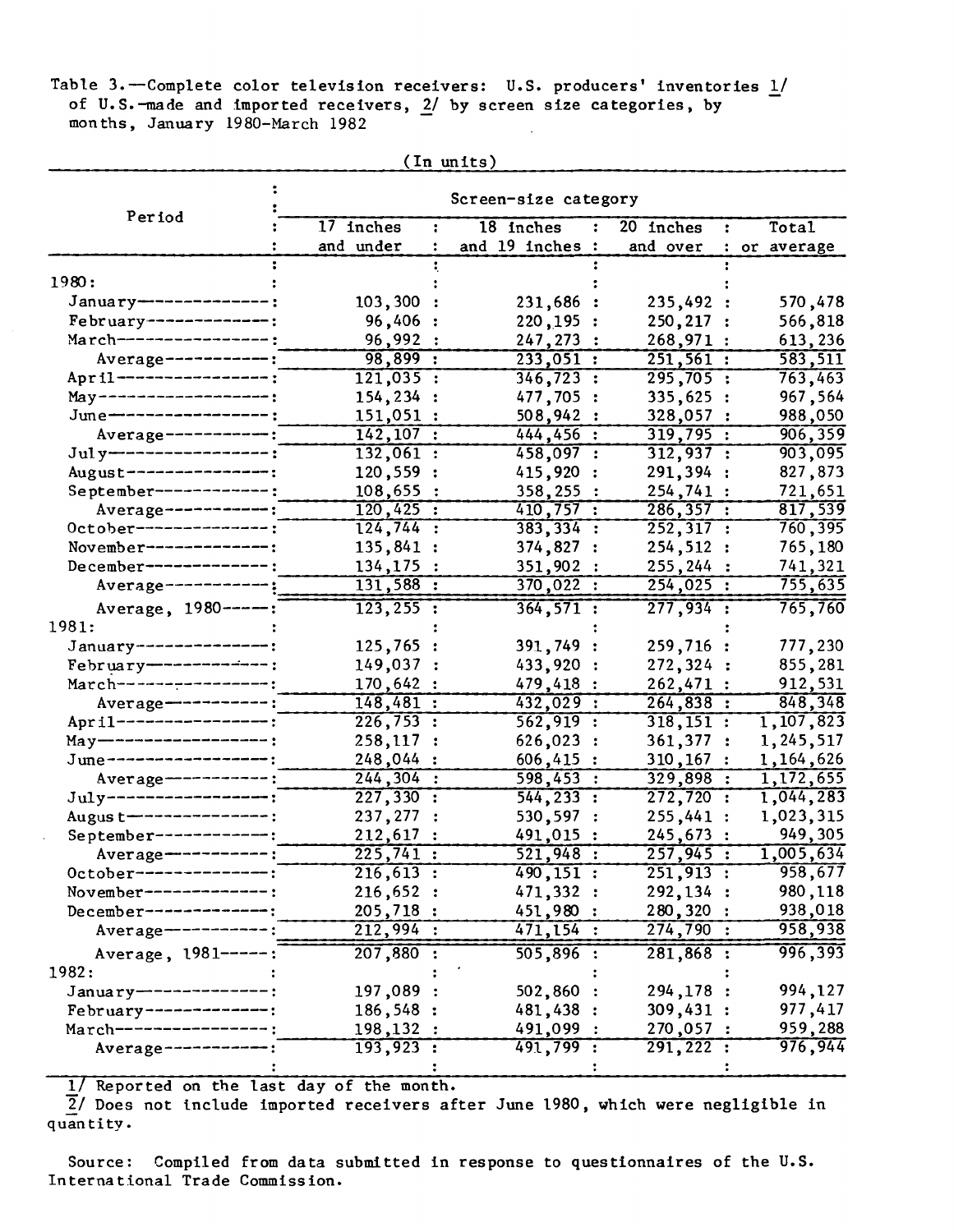Table 4.-Complete color television receivers: U.S. producers' exports of U.S.made receivers, by screen size categories, by months; July 1980- March 1982

|                         |             | Screen-size category          |                                |          |
|-------------------------|-------------|-------------------------------|--------------------------------|----------|
| Period                  | $17$ inches | $18$ inches<br>$\ddot{\cdot}$ | 20 inches<br>٠.                | Total    |
|                         | and under   | and 19 inches :               | and over                       |          |
|                         |             |                               |                                |          |
|                         |             |                               |                                |          |
| 1980:                   |             |                               |                                |          |
| $July---$               | 32,470      | 35,752:                       | 8,745                          | 76,967   |
|                         | 12,460      | 46,974                        | 10,634                         | 70,068   |
| September------------   | 33,029:     | 50,659:                       | 14,850                         | 98,538   |
| $Subtotal$ ---------:   | 77,959:     | 133,385:                      | $34,229$ :                     | 245,573  |
| October---------------; | 19,769:     | 44,676:                       | 11,413:                        | 75,858   |
| November---------       | 21,538:     | 15,559                        | 2,593:                         | 39,690   |
| December--------        | 12,373      | 22,001                        | 1,838                          | 36,212   |
| $Subtotal-----:$        | 53,680:     | $82,236$ :                    | $\overline{15,844}$ :          | 151,760  |
| 1981:                   |             |                               |                                |          |
| January-------          | 16,058      | 20,870                        | 7,901:                         | 44,829   |
| $Fehruary$ ------       | 17,398      | 26,285                        | 9,284                          | 52,967   |
| March-------------      | 18,449:     | 33,317:                       | 8,152:                         | 59,918   |
| Subtotal--------        | $51,905$ :  | 80,472:                       | 25,337:                        | 157,714  |
| April --------------    | 14,035:     | $16,070$ :                    | 5,428:                         | 35,533   |
| $May$ ————————————————— | 13,606      | 15,239:                       | 2,121:                         | 30,966   |
| June----------------    | 17,867      | 26,545:                       | 10,014:                        | 54,426   |
| $Subtotal-----$         | 45,508:     | 57,854:                       | 17,563:                        | 120,925  |
| July----------------    | $10, 262$ : | 18,211:                       | 4,739:                         | 33,212   |
| August-------------     | 9,778 :     | 20,242<br>$\mathbf{r}$        | 5,977                          | 35,997   |
| September-----------    | 14,195      | 37,757:                       | 13,056                         | 65,008   |
| Subtotal-------         | $34, 235$ : | 76, 210:                      | 23,772<br>$\ddot{\phantom{0}}$ | 134, 217 |
| October-----------      | $11,201$ :  | $13,203$ :                    | 6,496:                         | 30,900   |
| November---------       | 8,420       | 23,499                        | 7,000                          | 38,919   |
| December-----------     | 4,799       | 14,871                        | 6,262                          | 25,932   |
| Subtotal------          | 24,420:     | 51,573:                       | 19,758:                        | 95,751   |
| Total, $1981$ -------   | 156,068 :   | $266, 109$ :                  | 86,430:                        | 508,607  |
| 1982:                   |             |                               |                                |          |
| January---              | 11,044      | 14,392                        | 4,084                          | 29,520   |
| February---------       | 18,948:     | 12,918                        | 5,689                          | 37,555   |
| $March$ -------------   | 12,289:     | 22,409                        | 8,670                          | 43,368   |
| $Subtotal-----:$        | 42,281:     | $49,719$ :                    | $18,443$ :                     | 110,443  |

 $\sim$ 

 $\sim$ 

 $\mathcal{L}_{\rm{max}}$  ,  $\mathcal{L}_{\rm{max}}$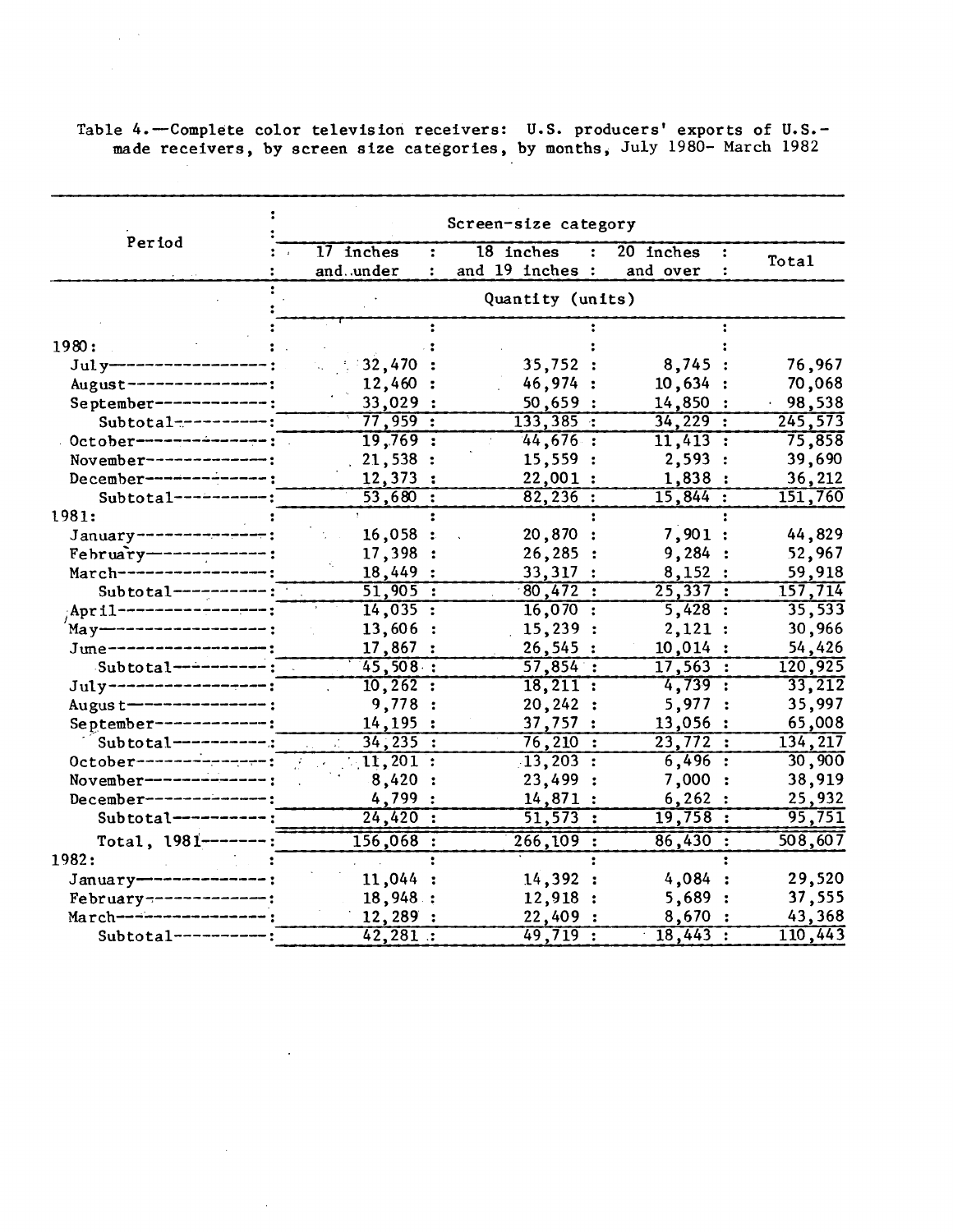## Table 4.-Complete color television receivers: U.S. producers' exports of U.S.made receivers, by screen size categories, by months,

 $\chi \to \gamma$ 

July 1980-March 1982--Continued

|                            | Screen-size category    |                              |                       |         |  |  |  |
|----------------------------|-------------------------|------------------------------|-----------------------|---------|--|--|--|
| Period                     | 17 inches<br>and under  | 18 inches<br>and 19 inches : | 20 inches<br>and over | Total   |  |  |  |
|                            | Value $(1,000$ dollars) |                              |                       |         |  |  |  |
| 1980:                      |                         |                              |                       |         |  |  |  |
| $July$ ---------           | 8,064:                  | 11,662:                      | 3,989:                | 23,715  |  |  |  |
| August---------------      | 3,180                   | 14,763:                      | 5,293:                | 23,236  |  |  |  |
| September----------        | 8,603:                  | 16,810:                      | 6,783:                | 32,196  |  |  |  |
| Subtotal----------         | 19,847:                 | 43, 235:                     | 16,065:               | 79,147  |  |  |  |
| $October-----$             | 4,644:                  | 15,977:                      | 6,131:                | 26,752  |  |  |  |
| November----------         | 5,340                   | 5,774:                       | 1,354:                | 12,468  |  |  |  |
| $December-----$            | 3,158:                  | 7.704 :                      | 1,361:                | 12,223  |  |  |  |
| Subtotal--------           | 13,142:                 | 29,455:                      | 8,846:                | 51,443  |  |  |  |
| 1981:                      |                         |                              |                       |         |  |  |  |
| $January$ ---------------; | 3,905                   | 7,364                        | 4,101:                | 15,370  |  |  |  |
| February-------------      | 4,475:                  | 9,086                        | 4,536:                | 18,097  |  |  |  |
| $March$ -----------------  | 4,762:                  | 11,611:                      | 4,436:                | 20,809  |  |  |  |
| $Subtotal-----:$           | 13,142:                 | 28,061:                      | 13,073:               | 54,276  |  |  |  |
| April -----------------;   | 3,617:                  | 5,780:                       | 2,535:                | 11,932  |  |  |  |
| May----------------        | 3,667:                  | 5,524:                       | 1,139:                | 10,330  |  |  |  |
| June-------------          | 4,864:                  | 9,719:                       | 5,017:                | 19,600  |  |  |  |
| Subtotal--------           | 12,148:                 | 21,023:                      | 8.691:                | 41,862  |  |  |  |
| $July$ ---------------     | 2,367:                  | 6,678:                       | 2,548:                | 11,593  |  |  |  |
| August--------------       | 2,665:                  | 6,728                        | 3,067                 | 12,460  |  |  |  |
| September------------;     | 3,924:                  | 13,158:                      | 6,328:                | 23,410  |  |  |  |
| $Subtotal-----$            | 8,956:                  | 26,564:                      | 11,943:               | 47,463  |  |  |  |
| $0ctober------------$      | 2,848:                  | 4,907:                       | $3,864$ :             | 11,619  |  |  |  |
| November-----------        | 2,152:                  | 8,432                        | 3,847                 | 14,431  |  |  |  |
| December----------         | 1,150:                  | 4,535:                       | 2,717                 | 8,402   |  |  |  |
| Subtotal------             | 6,150:                  | $17,874$ :                   | $10,428$ :            | 34,452  |  |  |  |
| Total, $1981$ -------:     | $40,396$ :              | 93,522:                      | 44, 135:              | 178,053 |  |  |  |
| 1982:                      |                         |                              |                       |         |  |  |  |
| January---------------     | 2,934:                  | 54,633                       | $2,477$ :             | 10,874  |  |  |  |
| $Febr uary$ -------------: | 4,807 :                 | $4,461$ :                    | 3,071:                | 12,339  |  |  |  |
| March--------------        | 3,065                   | 7,113:                       | 4,429:                | 14,607  |  |  |  |
| Subtotal---------          | $10,806$ :              | $\overline{17,037}$ :        | 9,977<br>$\mathbf{r}$ | 37,820  |  |  |  |
|                            |                         |                              |                       |         |  |  |  |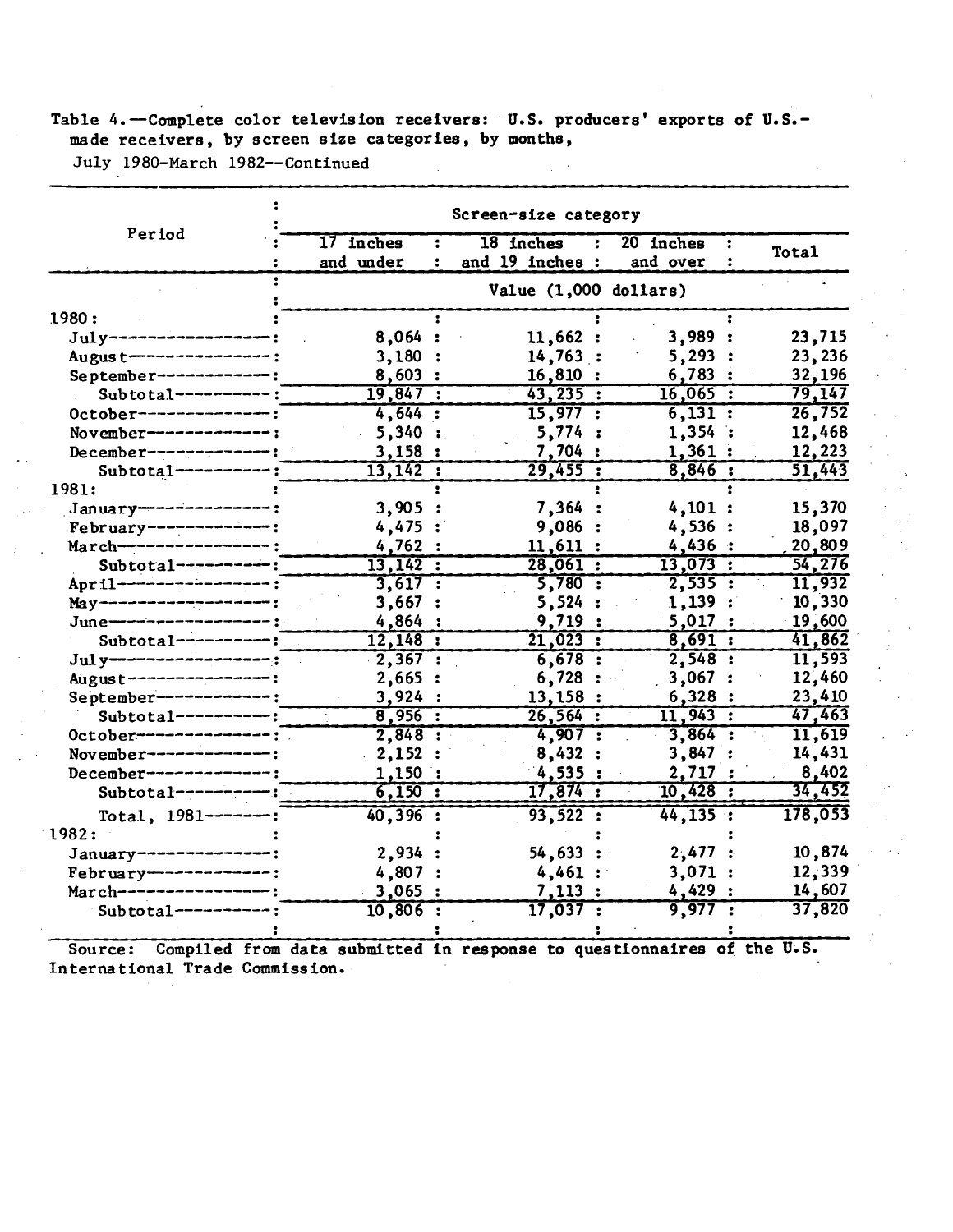Table 5.-Color television receivers: Average number of persons employed and manhours worked in the production of color television receivers 1/ in those establishments where complete television receivers are produced, by months, January 1980-March 1982

|                                                            |                       | Average number of       | $\mathbf{1}$   |            | Man-hours worked       |              |
|------------------------------------------------------------|-----------------------|-------------------------|----------------|------------|------------------------|--------------|
|                                                            | persons employed      |                         | $\mathbf{1}$   |            |                        |              |
| Period                                                     | A11                   | : Production : :        |                | <b>A11</b> |                        | : Production |
|                                                            |                       | : and related : :       |                |            |                        | and related  |
|                                                            | persons               | workers                 |                |            | persons                | workers      |
|                                                            |                       | -Number-------          | $\ddot{\cdot}$ |            | $---1,000$ man-hours-- |              |
| 1980:                                                      |                       |                         |                |            |                        |              |
| January-------------------                                 | 24,729:               | 21,207 : :              |                |            | 4,355:                 | 3,737        |
| February-----------------:                                 | 24,324:               | 20,789:                 |                |            | 4,240:                 | 3,612        |
| March---------------------;                                | 24,392:               | 20,852:                 |                |            | 4,495:                 | 3,842        |
| Average or subtotal ----:                                  | 24,482:               | 20,949:                 |                |            | 13,090:                | 11,191       |
| April ----------------------;                              | $24,876$ :            | $\overline{21,721}$ : : |                |            | 4,237:                 | 3,675        |
| May------------------------;                               | 25,446:               | 22, 219 ::              |                |            | 4,288:                 | 3,724        |
| June----------------------;                                | 25,228:               | 22,068 :: :             |                |            | 4,727:                 | 4,148        |
| Average or subtotal----:                                   | 25,183:               | 22,003 :: :             |                |            | 13,252:                | 11,547       |
| July-----------------------                                | 24,525:               | $21,379$ : :            |                |            | $3,919$ :              | 3,376        |
| Augus t--------------------- :                             | 24,994:               | 21,823 :: :             |                |            | 4,037 :                | 3,521        |
| September-----------------:                                | 25,324:               | 22,158:                 |                |            | 4,511:                 | 3,928        |
| Average or subtotal----:                                   | 24,947:               | 21,786 :: :             |                |            | 12,467:                | 10,825       |
| October-------------------;                                | 25,387:               | 22,300 ::               |                |            | $4,626$ :              | 4,056        |
| November-------------------:                               | 25,118:               | 22,012 :: :             |                |            | 4,201:                 | 3,670        |
| December-------------------:                               | 24,724:               | $21,609$ : :            |                |            | 3,844:                 | 3,303        |
| Average or subtotal----:                                   | $25,076$ :            | 21,975 ::               |                |            | 12,671:                | 11,029       |
|                                                            |                       |                         |                |            |                        |              |
| Average or total,<br>1980------------------:               |                       |                         | $\mathbf{H}$   |            |                        | 44,592       |
| 1981:                                                      | 24,859:               | 21,678:                 |                |            | 51,480:                |              |
| January-------------------;                                | 24, 295:              | $21,451$ : :            |                |            | 4,110:                 | 3,607        |
| February-------------------                                | 23,438:               | 20,337 : :              |                |            | 3,828:                 | 3,290        |
| March----------------------;                               | 23,441:               |                         |                |            | 4,223:                 | 3,635        |
|                                                            | 23,723:               | 20,227 : :<br>20,671:   |                |            | 12,161:                | 10,532       |
| Average or subtotal----:                                   |                       |                         |                |            | 3,843:                 | 3,291        |
| April---------------------;<br>May-----------------------; | 23,161:               | 20,048 : :              |                |            |                        | 3,314        |
| June-----------------------;                               | 23,261:               | 20,105 ::               |                |            | 3,867:<br>4,456:       | 3,856        |
|                                                            | 23,098:               | 19,880 :: :             |                |            |                        |              |
| Average or subtotal----:                                   | 23,173:               | 20,010 ::               |                |            | 12,167:                | 10,461       |
| July------------------------                               | $20,460$ :            | 17,475:                 |                |            | $3,179$ :              | 2,671        |
| Augus t--------------------:                               | 21,068:               | $18,050$ : :            |                |            | 3,366:                 | 2,869        |
| September------------------:                               | 21,002:               | $17,965$ : :            |                |            | 3,576:                 | 3,149        |
| Average or subtotal----:                                   | 20,843:               | $17,830$ : :            |                |            | 10, 121:               | 8,689        |
| 0ctober---------------                                     | $\overline{20,062}$ : | 17,189:                 |                |            | 3,482:                 | 2,977        |
| November----------------                                   | 19,262:               | 16,394 : :              |                |            | 3, 213 :               | 2,725        |
| December---------------                                    | 18,733:               | $15,896:$ :             |                |            | 2,836:                 | 2,371        |
| Average or subtotal----:                                   | 19,352:               | 16,492:                 |                |            | 9,531:                 | 8,073        |
| Average or total,                                          |                       |                         |                |            |                        |              |
| 1981---------------                                        | 21,773:               | 18,751:                 |                |            | 43,980                 | 37,755       |
| 1982:                                                      |                       |                         |                |            |                        |              |
| January------------------                                  | 21, 294:              | $18,119$ :              |                |            | 3,281:                 | 2,769        |
| February------------------;                                | 20,935:               | 17,697:                 |                |            | 3,296:                 | 27750        |
| March-------------------                                   | 20,041:               | $16,874$ : :            |                |            | 3,445:                 | 2,919        |
| Average or subtotal----:                                   | 20,756:               | 17,562 : :              |                |            | $10,023$ :             | 8,463        |
|                                                            |                       |                         |                |            |                        |              |

1/ Does not include color picture tubes.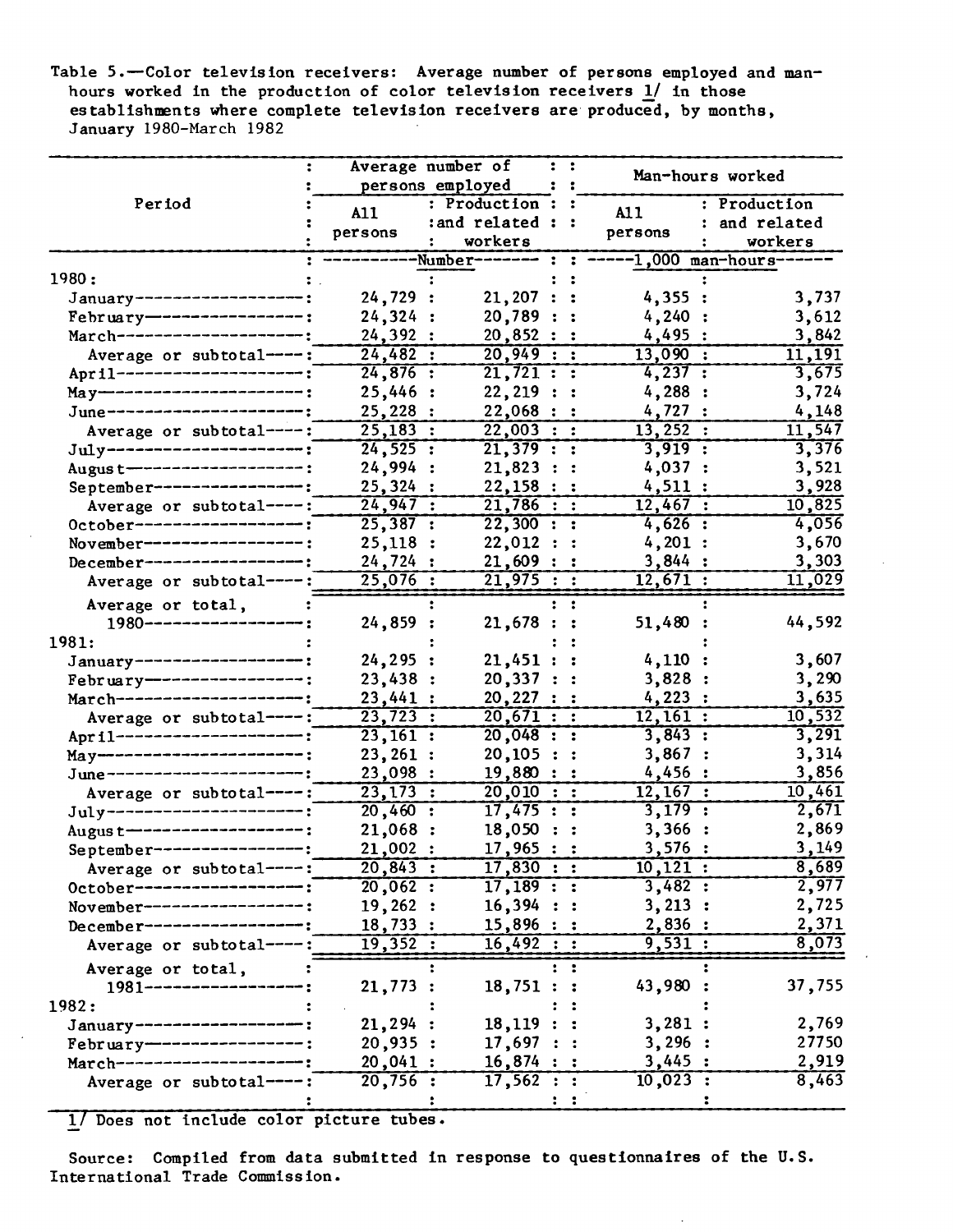Table 6.--Color television receivers: Average unit net selling price of U.S. producers, by selected screen size categories, by months, January 1980- March 1982

| Period                                       | Screen-size category   |                  |                                                     |           |  |  |  |
|----------------------------------------------|------------------------|------------------|-----------------------------------------------------|-----------|--|--|--|
|                                              | ÷<br>13 inches         | $14$ inches-     | :18 inches and:                                     | 20 inches |  |  |  |
|                                              |                        | $17$ inches $1/$ | 19 inches<br>$\ddot{\phantom{a}}$<br>$\ddot{\cdot}$ | and over  |  |  |  |
|                                              |                        |                  |                                                     |           |  |  |  |
| 1980:                                        |                        |                  |                                                     |           |  |  |  |
| January--------------:                       | 230.41:                | 300.18           | 303.01:                                             | 493.98    |  |  |  |
| February-------------:                       | 228.20:                | 314.72 :         | 304.92 :                                            | 472.72    |  |  |  |
| March-----------------;                      | 231.97:                | 314.55:          | 301.45:                                             | 478.29    |  |  |  |
| Average------------:                         | $\overline{230.38}$ :  | 308.51:          | 303.15 :                                            | 481.88    |  |  |  |
| April -----------------;                     | 233.39:                | 305.36:          | 298.60:                                             | 475.38    |  |  |  |
| May-------------------;                      | 238.09<br>$\mathbf{r}$ | 322.62:          | 313.42:                                             | 502.22    |  |  |  |
| June------------------;                      | 235.96                 | 327.68           | 320.56                                              | 519.01    |  |  |  |
| Average-----------:                          | 235.70:                | 319.23:          | 310.81:                                             | 501.33    |  |  |  |
| July------------------;                      | 233.36:                | $306.64$ :       | 324.42:                                             | 499.06    |  |  |  |
| Augus t---------------;                      | 233.66 :               | 288.25:          | 315.24:                                             | 517.79    |  |  |  |
| September-------------:                      | 242.20:                | 306.96           | 314.34 :                                            | 494.59    |  |  |  |
| $Average$ -----------;                       | 236.97:                | 301.17 :         | 317.48:                                             | 503.23    |  |  |  |
| October---------------;                      | 240.17:                | 285.60:          | 314.98:                                             | 504.90    |  |  |  |
| November--------------:                      | 241.45                 | 272.58:          | 309.40<br>$\cdot$                                   | 507.25    |  |  |  |
| December--------------                       | 233.51 :               | 316.56:          | 313.16:                                             | 507.92    |  |  |  |
| $Average \text{---} \text{---} \text{---}$ : | 238.60:                | 290.48:          | 312.45:                                             | 506.49    |  |  |  |
| Average, 1980 -----:                         | 235.50:                | 2/               | $310.95$ :                                          | 498.36    |  |  |  |
| 1981:                                        |                        |                  |                                                     |           |  |  |  |
| January---------------:                      | 239.61 :               | 281.68:          | 320.63:                                             | 498.71    |  |  |  |
| February--------------                       | 237.05:                | 274.18:          | 315.71:                                             | 513.39    |  |  |  |
| $March$ ----------------;                    | 241.97:                | 260.10:          | 311.33:                                             | 500.88    |  |  |  |
| Average------------;                         | 239.73 :               | 271.75:          | 315.67 :                                            | 503.92    |  |  |  |
| April ------------------                     | 237.63:                | 265.33 :         | 313.94 :                                            | 504.80    |  |  |  |
| May-------------------;                      | 242.32:                | 305.58:          | 320.44:                                             | 520.56    |  |  |  |
| June------------------;                      | 239.93<br>$\mathbf{r}$ | 332.95           | 322.26:                                             | 504.26    |  |  |  |
| Average------------;                         | 240.01:                | 305.55:          | 319.10 :                                            | 509.25    |  |  |  |
| Jul y------------------                      | 247.76:                | 353.75:          | 323.23:                                             | 536.08    |  |  |  |
| August----------------:                      | 241.85:                | 326.29:          | 322.70<br>$\cdot$                                   | 525.77    |  |  |  |
| September------------:                       | 249.45:                | 314.94           | 324.20                                              | 512.64    |  |  |  |
| $Average-----$                               | 246.51:                | 326.70:          | 323.43:                                             | 522.89    |  |  |  |
| October------------                          | 242.91:                | 309.77 :         | $327.66$ :                                          | 511.34    |  |  |  |
| November--------------:                      | 234.90 :               | 332.04 :         | 320.36:                                             | 510.59    |  |  |  |
| December--------------:                      | 234.96:                | 304.60 :         | 314.97:                                             | 510.44    |  |  |  |
| Average------------:                         | 238.21:                | 314.99:          | 321.63:                                             | 510.87    |  |  |  |
|                                              |                        |                  |                                                     |           |  |  |  |
| Average, 1980-----:                          | 241.05:                | $303.15$ :       | $320.00$ :                                          | 511.82    |  |  |  |
| 1982:                                        |                        |                  |                                                     |           |  |  |  |
| January---------------;                      | 235.09:                | 293.94:          | 320.78:                                             | 515.19    |  |  |  |
| February-------------;                       | 235.35:                | 288.40 :         | 317.96:                                             | 494.31    |  |  |  |
| March-----------------;                      | 245.43:                | 282.18:          | 310.16:                                             | 485.07    |  |  |  |
| Average $--------$                           | 239.37 :               | $288.13$ :       | 315.93 :                                            | 496.59    |  |  |  |
|                                              |                        |                  |                                                     |           |  |  |  |

1/ Covered 16-inch and 17-inch sizes before July 1980.

2/ Meaningless, since size categories changed in July 1980.